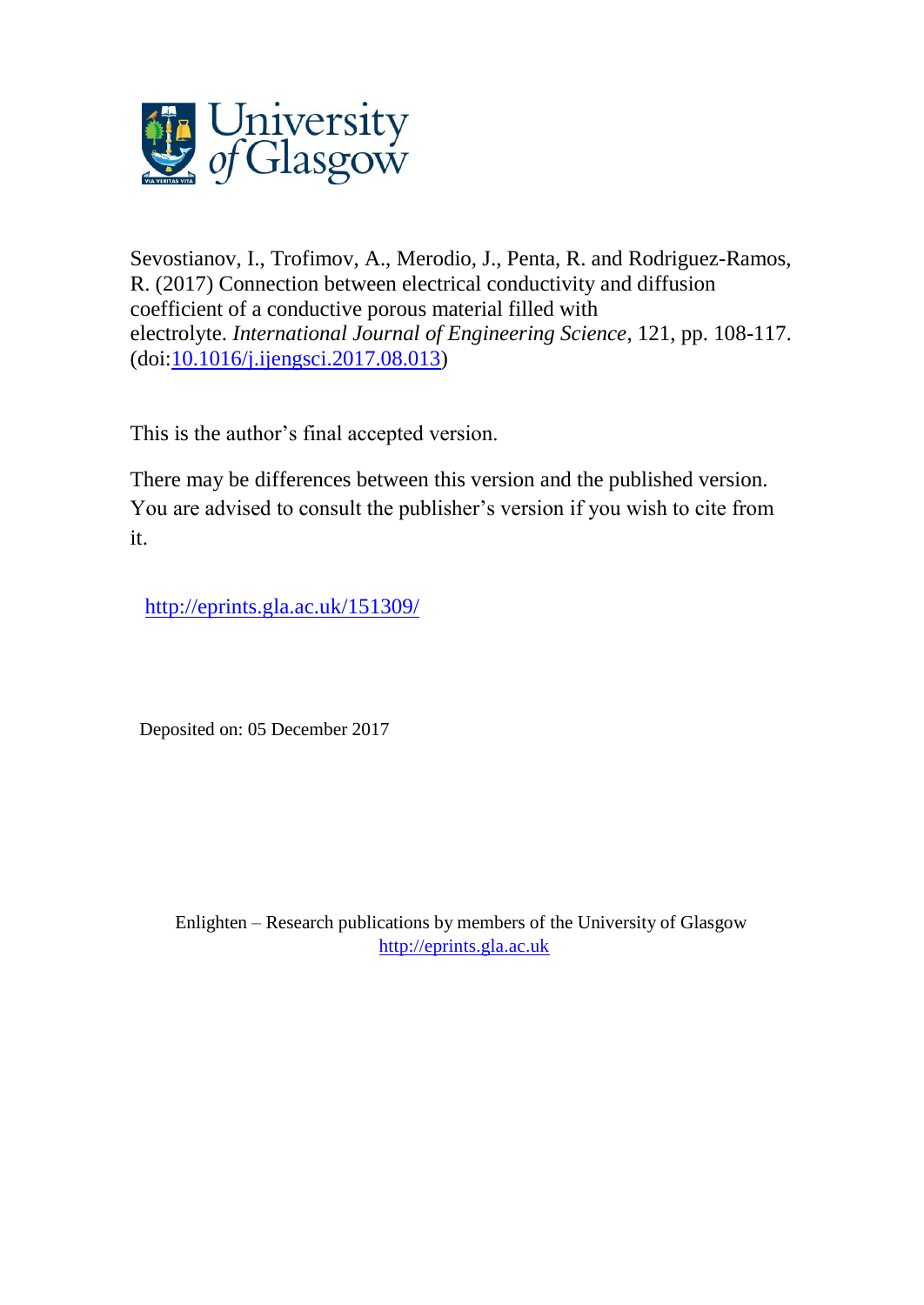# **Manuscript Details**

| <b>Manuscript number</b> | <b>IJES 2017 1693</b>                                                                                                            |
|--------------------------|----------------------------------------------------------------------------------------------------------------------------------|
| Title                    | Connection between electrical conductivity and diffusion coefficient of a<br>conductive porous material filled with electrolyte. |
| <b>Article type</b>      | <b>Full Length Article</b>                                                                                                       |

#### **Abstract**

The paper focuses on the cross-property connection between the effective electrical conductivity and the overall mass transfer coefficient of a two phase material. The two properties are expressed in terms of the tortuosity parameter which generalized to the case of a material with two conductive phases. Elimination of this parameter yields the crossproperty connection. The theoretical derivation is verified by comparison with computer simulation.

| <b>Keywords</b>                                     | cross-property; electrical conductivity; mass transfer; tortuosity                          |
|-----------------------------------------------------|---------------------------------------------------------------------------------------------|
| <b>Manuscript category</b>                          | Solids and Materials                                                                        |
| <b>Corresponding Author</b>                         | Igor Sevostianov                                                                            |
| <b>Corresponding Author's</b><br><b>Institution</b> | <b>NMSU</b>                                                                                 |
| <b>Order of Authors</b>                             | Igor Sevostianov, Anton Trofimov, Jose Merodio, Raimondo Penta, Reinaldo<br>Rodriguez Ramos |

## **Submission Files Included in this PDF**

## **File Name [File Type]**

title.docx [Title Page (with Author Details)]

no-authors.docx [Manuscript (without Author Details)]

#### figures.pptx [Figure]

To view all the submission files, including those not included in the PDF, click on the manuscript title on your EVISE Homepage, then click 'Download zip file'.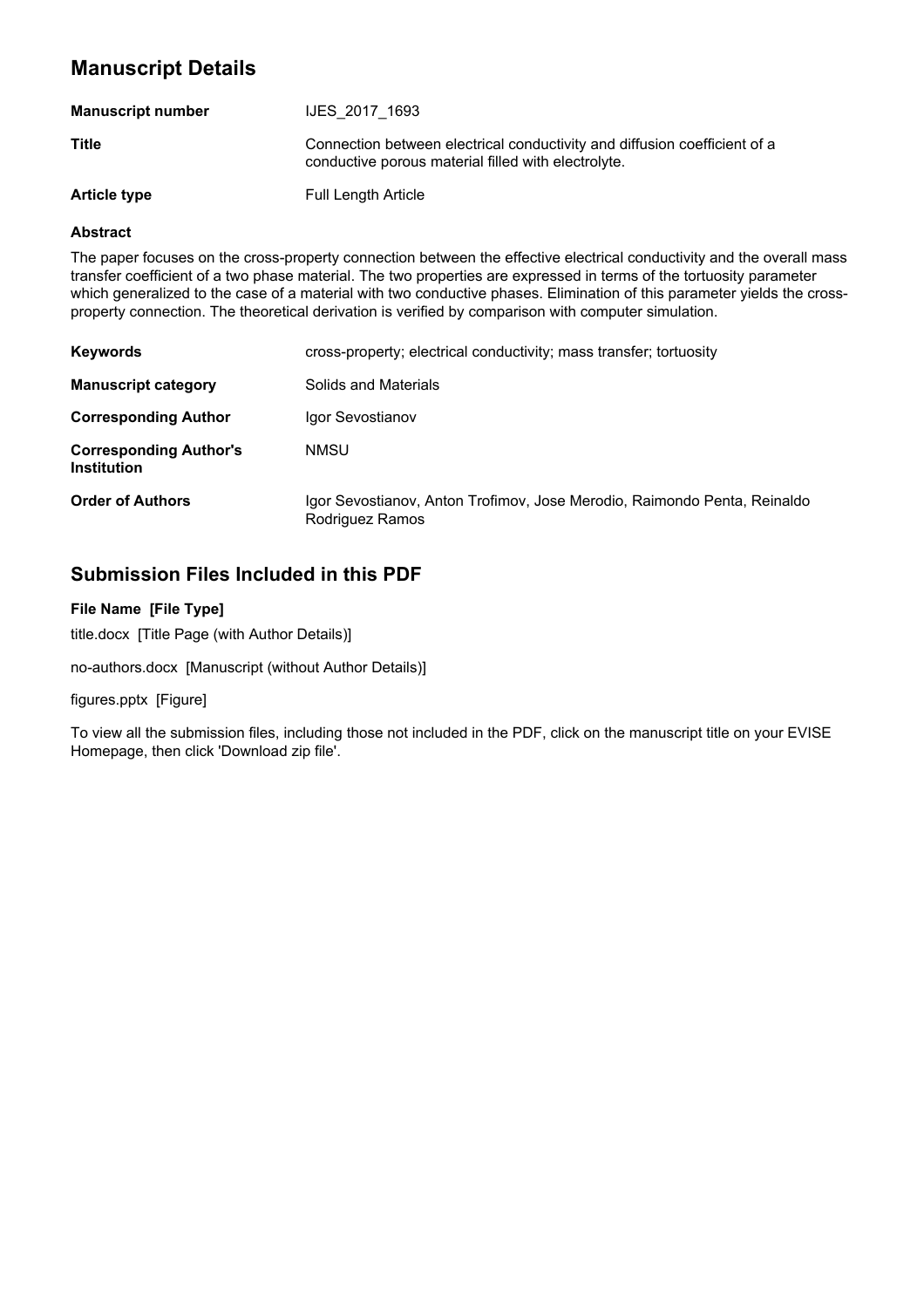# **Connection between electrical conductivity and diffusion coefficient of a conductive porous material filled with electrolyte.**

## **I. Sevostianov1, 2 \*, A. Trofimov<sup>2</sup> , J. Merodio<sup>3</sup> , R. Penta3, 4, and R. Rodriguez-Ramos<sup>5</sup> .**

<sup>1</sup>Department of Mechanical and Aerospace Engineering, New Mexico State University, Las Cruces, NM 88001, USA.

3 Departamento de Mecanica de los Medios Continuos y T. Estructuras, Universidad Politecnica de Madrid, Madrid, 28040, Spain.

<sup>4</sup>School of Mathematics & Statistics, University of Glasgow, Glasgow G12 8SQ, UK.

<sup>5</sup> Facultad de Matematica y Computacion, Universidad de La Habana, La Habana, CP 10400. Cuba.

<sup>&</sup>lt;sup>2</sup> Center for Design, Manufacturing, and Materials, Skolkovo Institute of Science and Technology, Skolkovo, Russia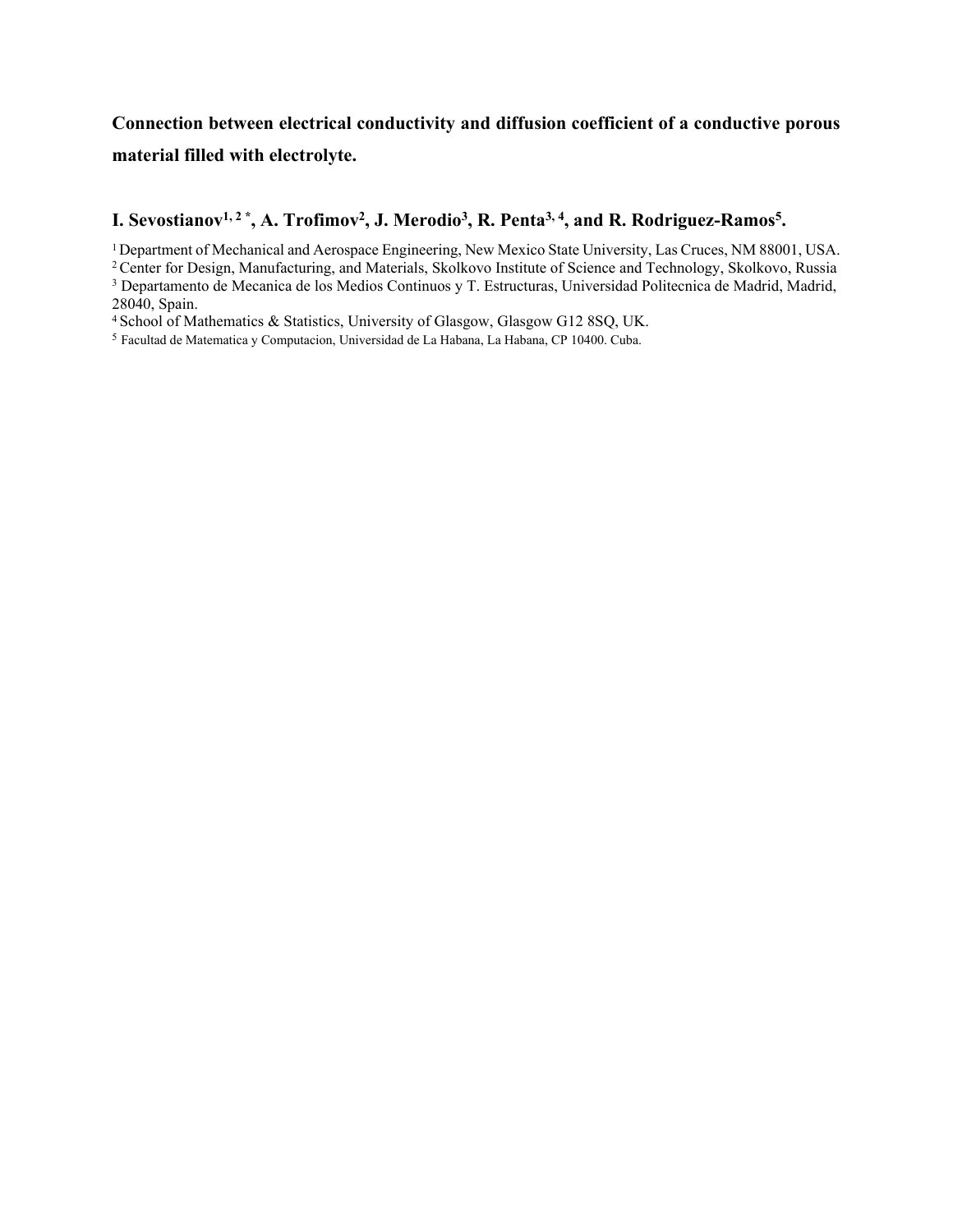**Connection between electrical conductivity and diffusion coefficient of a conductive porous material filled with electrolyte.**

**Abstract.** The paper focuses on the cross-property connection between the effective electrical conductivity and the overall mass transfer coefficient of a two phase material. The two properties are expressed in terms of the tortuosity parameter which generalized to the case of a material with two conductive phases. Elimination of this parameter yields the cross-property connection. The theoretical derivation is verified by comparison with computer simulation.

**Keywords:** cross-property, electrical conductivity, mass transfer, tortuosity.

## **1. Introduction.**

The practical implementation of homogenization schemes to calculate the overall properties of heterogeneous materials often requires information that is not available. The accurate predictions are based on the knowledge of the properties of constituents, relative volume functions, and parameters characterizing the мицроструцтуре. While material properties of the constituents and their volume fractions are generally known, information about morphology of the material may be incomplete or inappropriate. This information, however, may be reconstructed by measuring the set of properties different from ones of interest and using cross-property connections.

Existence of cross-property connections has been recognized first from the observations of qualitative nature. For instance, geophysicists noticed that cracks in rocks increase both the elastic compliance and the fluid permeability; in fracture mechanics, attempts have been made to relate the loss of elastic stiffness of a deteriorating microstructure to lifetime predictions. Quantitative theoretical results on cross-property connections started to appear in 1950's. In works of Wyllie and Rose (1950), Klinkenberg (1951), and Wyllie and Spangler (1952) method of evaluation of hydraulic conductivity of porous rock through electrical conductivity measurements has been developed. Pores were filled with electrolyte and the solid skeleton of the porous material was considered as a perfect electrical insulator impenetrable for the liquid. Bristow (1960) derived explicit connection between elastic constants and electrical conductivity for a material containing multiple randomly crack orientated cracks. Levin (1967) interrelated the effective bulk modulus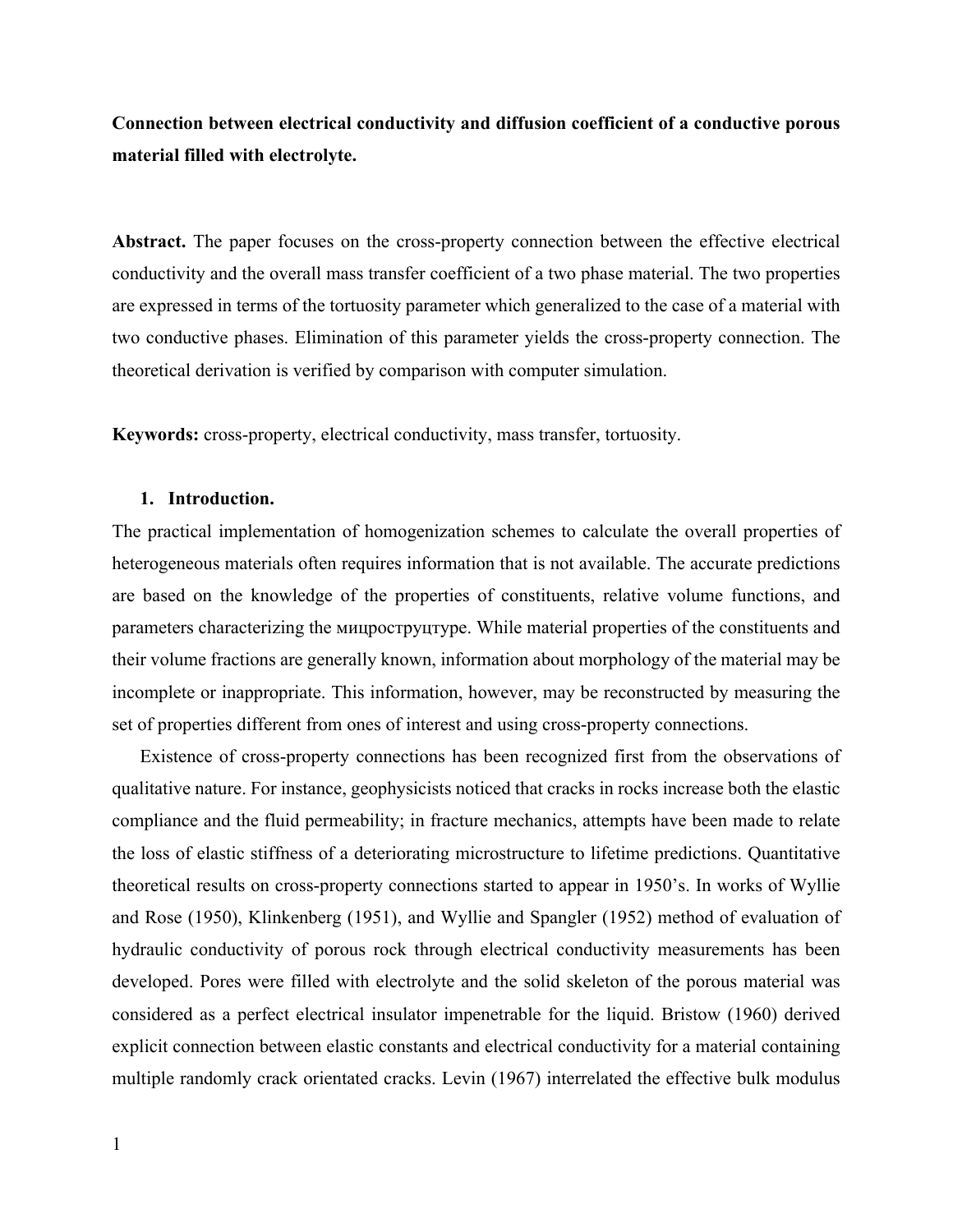and the effective thermal expansion coefficient of a two phase isotropic composite. Prager (1969) constructed Hashin-Shtrikman-based bounds for the effective magnetic permeability (or electrical conductivity) in terms of the effective thermal conductivity of a two-phase isotropic material. Later, many results have been obtained on correlation between linear elastic and conductive (thermal or electrical) properties of heterogeneous materials. Cross-property bounds have been obtained by Milton (1984) and Gibiansky and Torquato (1995, 1996 a,b); explicit approximate connections have been derived by Sevostianov and Kachanov (2002) (see also Sevostianov, 2003; and review Sevostianov and Kachanov, 2009). Exact connections between normal compliance and spreading resistance of two contacting surfaces have been developed by Barber (2003), Sevostianov and Kachanov (2004) and Sevostianov (2010). Connections between electrical conductivity and fluid permeability of a porous material have been developed by Torquato (1990) and Avellaneda and Torquato (1991) under assumption that the solid skeleton does not conduct electricity and the physical properties are refer to the porous space filled with electrolyte (such a situation is typical, for example, for geophysical applications). *Generally speaking, cross-property connections can be developed if microstructural parameters controlling two physical properties are either the same or similar* (see review of Sevostianov and Kachanov, 2009).

Another possibility appears when the properties of interest are governed by *supplemental parameters*, like in the case of elastic properties and electrical conductivity of saturated rock, where the latter is determined by microgeometry of the porous space and elastic properties are controlled by the morphology of the solid phase. Berryman and Milton (1988) derived variational cross-property bound for such a case. Sevostianov and Shrestha (2010), using results of Sevostianova et al (2010), derived connections between fluid permeability of a porous material and electrical conductivity through the solid skeleton. They developed variational bounds and explicit closed-form connection between the two physical properties. Their results were numerically verified by Garsia and Sevostianov (2012)

In the present paper, we consider a porous material with electrically conductive skeleton. The pores are assumed to be filled with electrically conductive liquid. Diffusion of a substance of interests is possible in the liquid as well as in the skeleton. The paper focuses on the problem of the evaluation of the overall mass transfer coefficient of such a material from the electrical conductivity measurements. The derivation is based on the elimination of the microstructural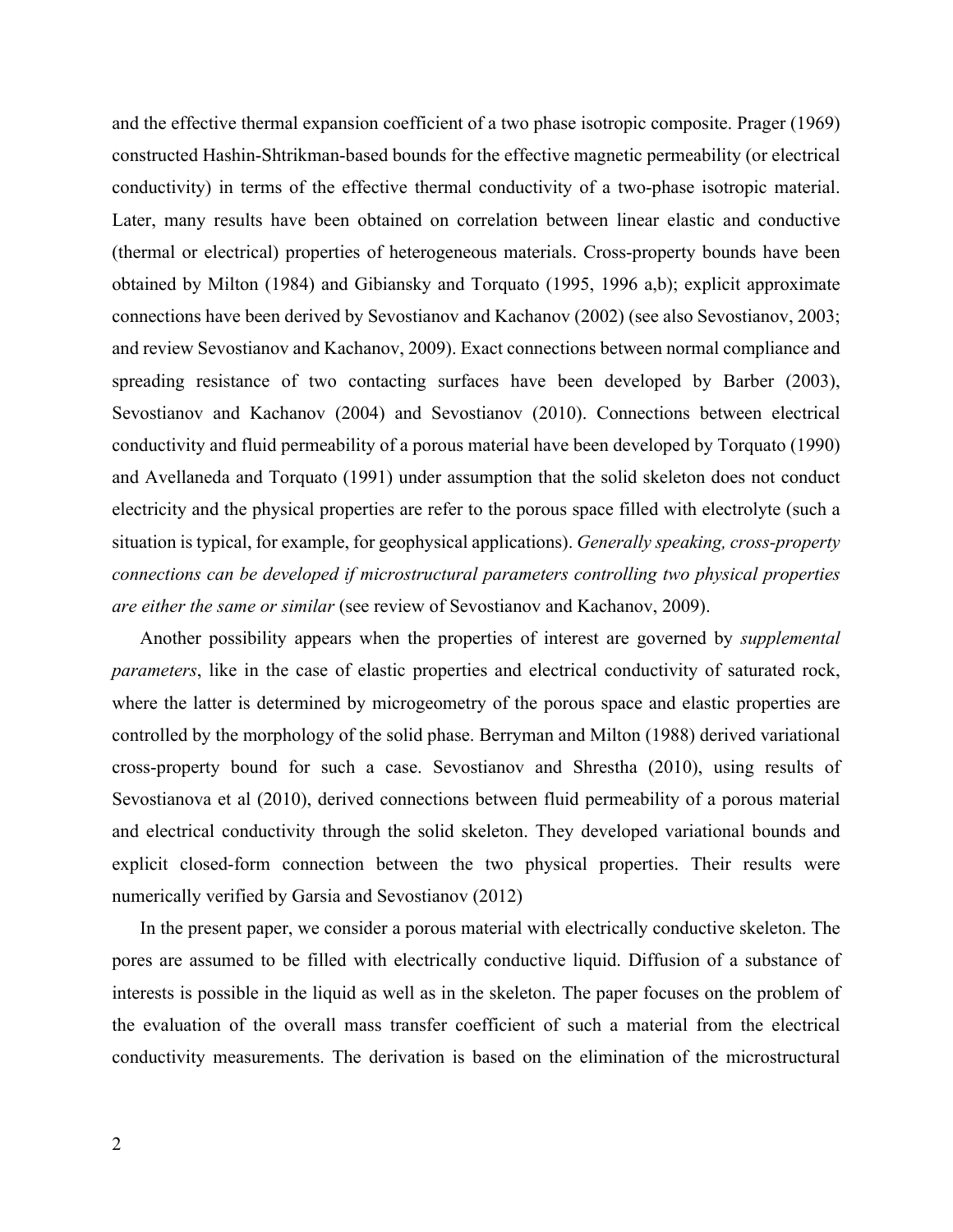parameter – tortuosity of the porous space – that governs both the properties. Analytical derivations are compared with FEM calculations.

# **2. Tortuosity as a microstructural parameter in the context of mass transfer and electrical conductivity: the concept and the history of terminology.**

The electrical and mass transport performances of any porous material are strongly dependent on their three-dimensional (3D) microstructures, which include the porosity, pore sizes and shapes and connectivity of the porous space. These microstructural parameters can be collectively described as the "tortuosity of the porous space" (see, for example, Chen et al, 2013).

The term tortuosity, to the best of our knowledge, has been first introduced by Thomson and Tait (1879) in the context of curvature of a non-plane curve (see Sections 7- 9 of their book). Noting  $\delta\phi$  the angle between the osculating planes at two points at a distance  $\delta s$  from one another along the curve, they defined tortuosity  $\tau$  of a curve as a derivative

$$
\tau_{T-T} = \frac{d\phi}{ds} \tag{2.1}
$$

(we use subscript "T-T" to identify definition of Thomson and Tait). In the beginning of XX century term tortuosity was adopted in medicine to describe (qualitatively) spatial curvature of blood vessels (see, for example Edington (1901) or Cairney (1924). Later, Carman (1939) suggested to use this term to describe curvilinear character of porous space in the context of hydraulic conductivity. Carman defined it as the ratio of the effective length ( $L_e$ ) of the fluid flow path to the apparent length  $(L_a)$  of a specimen:

$$
\tau_C = L_e / L_a \tag{2.2}
$$

(subscript C stays for definition of Carman).

Due to obvious uncertainty of this definition and difficulties associated with its practical implications, Wyllie and Rose (1950), Winsauer et al (1951), and Cornell and Katz (1953) suggested to use different kind of tortuosity  $\tau$  related to the resistivity factor F (sometimes this factor is also called electrical formation factor or electrical retardation factor):

$$
F \equiv k^0 / k^{eff} = \tau / \psi \quad , \tag{2.3}
$$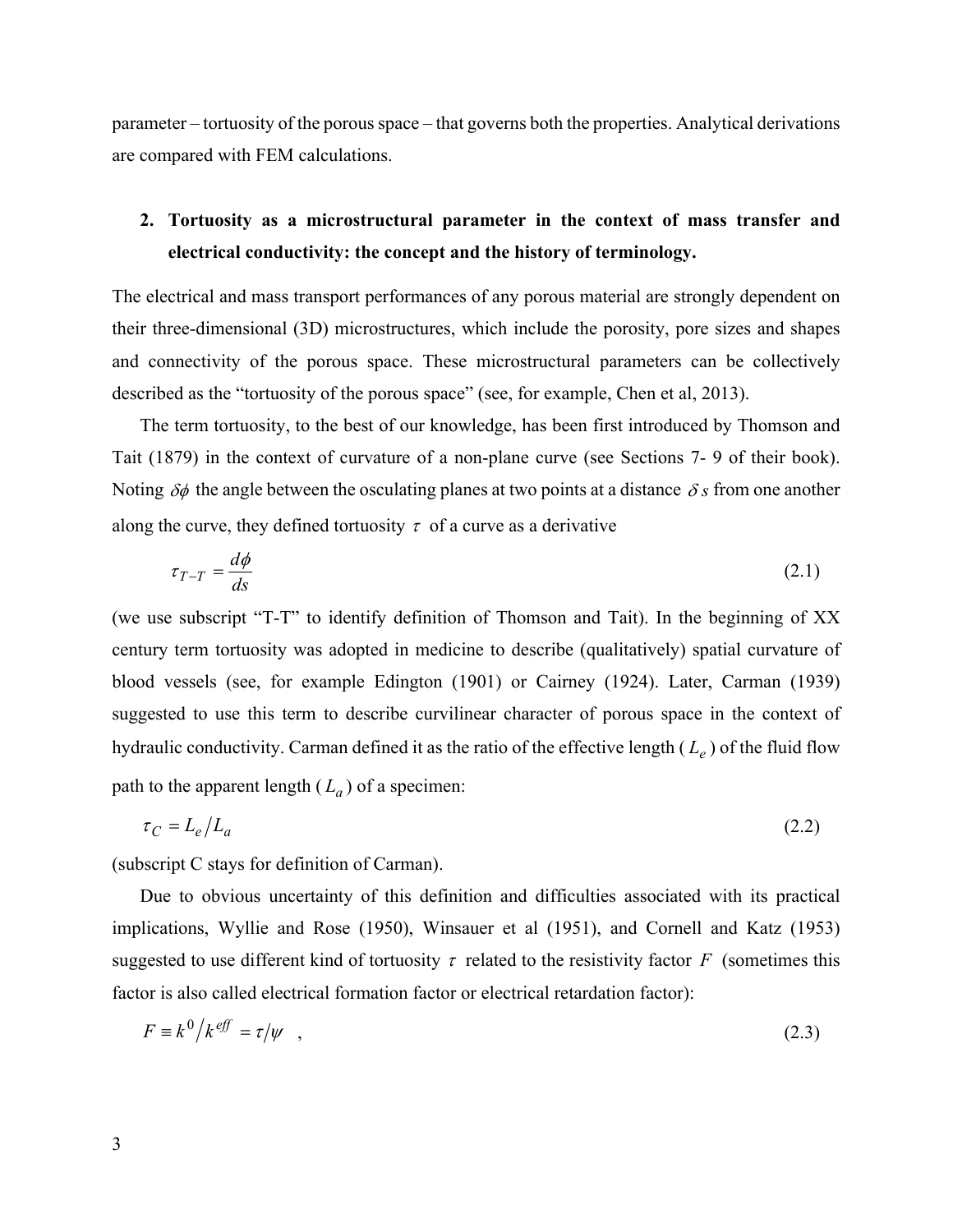where  $k^{eff}$  is the bulk (effective) electrical conductivity of the porous material completely saturated by electrolyte,  $k^0$  is the conductivity of the electrolyte, and  $\psi$  is the ratio of the apparent cross-sectional area of the conducting electrolyte to the total cross-sectional area of the specimen. This ratio, however, varies from one cross-section to another and it is unclear, which value is appropriate – maximum, minimum, average or anything else (see Sevostianova et al, 2010).

Perkins et al (1956) suggested an experimental procedure to estimate tortuosity  $\tau$  and showed that, for completely saturated sandstone, the resistivity factor, tortuosity and porosity  $p$  are interrelated by

$$
F = \tau^2 / p = k^0 / k^{eff} \tag{2.4}
$$

It means, in particular, that parameter  $\psi$  in (2.3), porosity, and tortuosity are interrelated by

$$
\psi = p/\tau \tag{2.5}
$$

*Remark*. An important consequence of the tortuosity definition according to (2.4) is its tensor character. Indeed, since electrical conductivity is a symmetric second rank tensor, it immediately follows from (2.4) that tortuosity is also a symmetric second rank tensor such that

$$
\tau_{ij}\tau_{jk} = k_{ij}^0 \left(k_{jk}^{eff}\right)^{-1} / p \tag{2.6}
$$

For isotropic materials  $\tau_{ij} = \tau \delta_{ij}$ , and the tortuosity can be considered as a scalar.

Note, that definition of tortuosity via electrical conductivity does not clarify the micromechanical meaning of this parameter (it is still unclear, how it can be evaluated from, say, photomicrographs of a porous material), however, it allows one to easily obtain variational bounds for tortuosity using known results for conductivity. Namely, Hashin-Shtrikman bound for conductivity of a porous material is (Hashin and Shtrikman,1962)

$$
\frac{2p}{3-p} \ge \frac{k^{eff}}{k^0} = \frac{1}{F} = \frac{p}{\tau^2} \,. \tag{2.7}
$$

It immediately yields the corresponding bound for tortuosity:

$$
\tau^2 \ge 1 + \frac{1 - p}{2} \tag{2.8}
$$

Similarly, Beran's bound for conductivity has the following form (Beran 1965, 1968)

$$
\frac{2\zeta \ p}{1 + 2\zeta - p} \ge \frac{k^{eff}}{k^0} = \frac{1}{F}
$$
 (2.9)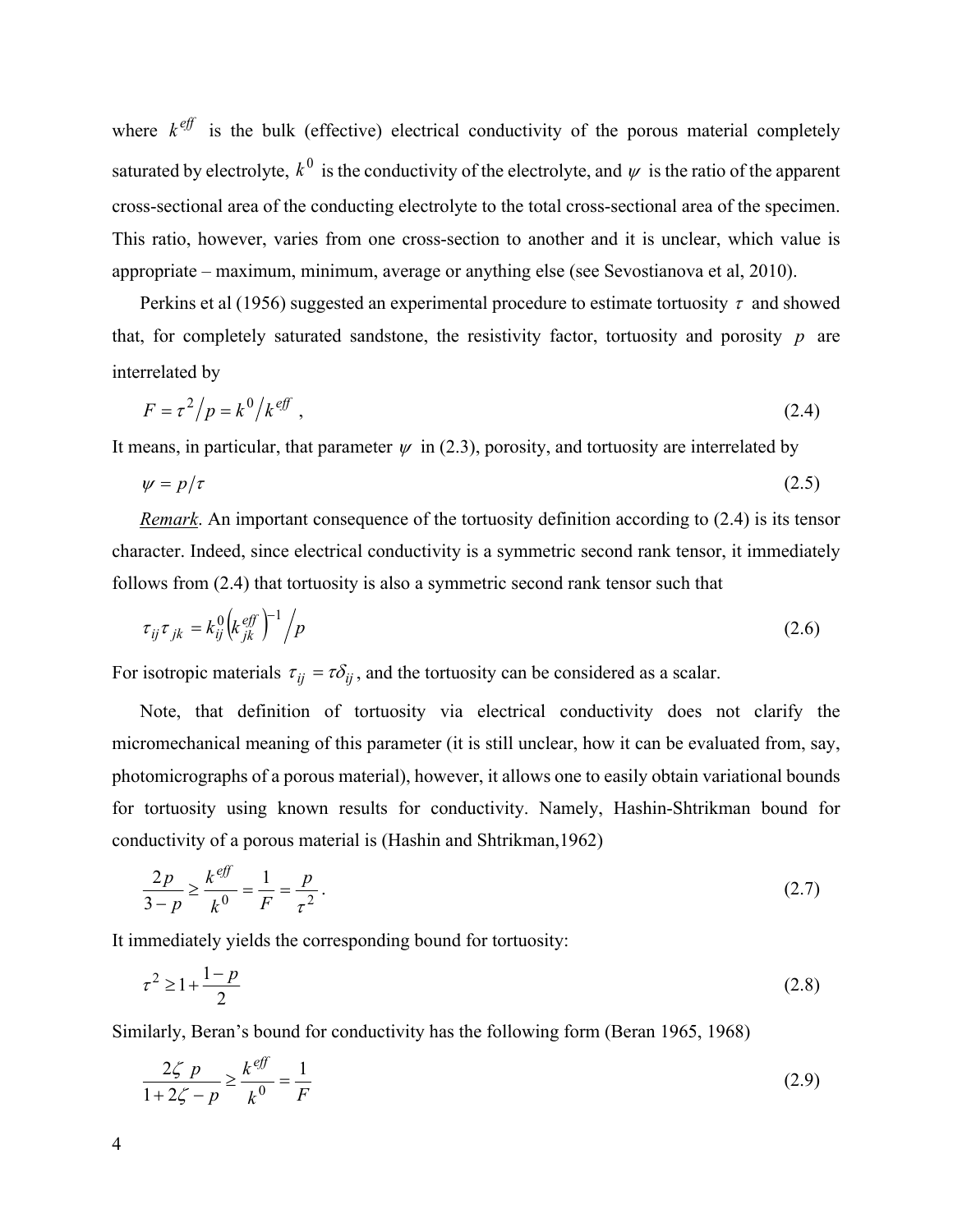This inequality involves the microstructural parameter  $\zeta$  expressed in terms of three-point correlation function as follows:

$$
\zeta = \lim_{\Delta \to 0} \lim_{\Delta' \to \infty} \frac{9}{2p(1-p)} \int_{\Delta}^{\Delta' \Delta'} \int_{-1}^{1} \frac{S_3(r, s, \mu)}{rs} P_2(\mu) d\mu \, dr \, ds \tag{2.10}
$$

where  $S_3(r, s, \mu)$  is the three-point spatial correlation function and  $P_2(\mu) = (3\mu^2 - 1)/2$  is Legendre polynomial of order 2. Inequality (2.9) yields the corresponding relation for tortuosity:

$$
\tau^2 \ge 1 + \frac{1 - p}{2\zeta} \tag{2.11}
$$

Definition (2.3) was adopted (with slight modification) by Helmer et al (1995) to describe mass transfer in tumor:

$$
\tau_H \equiv D^0 / D^{\text{eff}} \tag{2.12}
$$

where  $D^{\text{eff}}$  is the effective mass transfer coefficient of the material and  $D^0$  is the mass transfer coefficient of the conducting phase (the second phase is assumed to be impenetrable). Namely definition (2.12) is presently used in the biomedical applications for analysis of the properties of tumor. This definition is slightly inconsistent with (2.4) -  $\tau$ <sub>H</sub> in (2.12) is actually a retardation factor rather than tortuosity, as discussed by Clennell (1997).

Pride (1994) has shown that electrical tortuosity (2.3) is one of four fundamental properties of a porous medium that are measurable, and rigorously interrelated (the others are porosity, steady hydrodynamic permeability and the electrical length-scale lambda). This rigorous definition does not involve the concept of an effective path length (2.2). Steady-state tortuosity represents an average of transport through all available flow pathways. The details of pore structure are only resolved if we consider unsteady transport processes.

Application of tortuosity concept to different phenomena has been discussed in detail by Clennell (1997). He pointed out that tortuosity means different things to different people. He distinguished between geometrical tortuosity (objective characteristic of the pore structure). The second class of tortuosity measures are 'retardation factors' extracted from the transport properties of the porous medium. Electrical tortuosity (2.3), and the diffusional tortuosity (2.12) are examples. Third, he considers tortuosity parameters that enter into some simplifications of a real pore space, such as a network model. Finally, he mentioned tortuosity as an adjustable parameter in empirical models. He pointed out that, different tortuosities can be compared if one converts the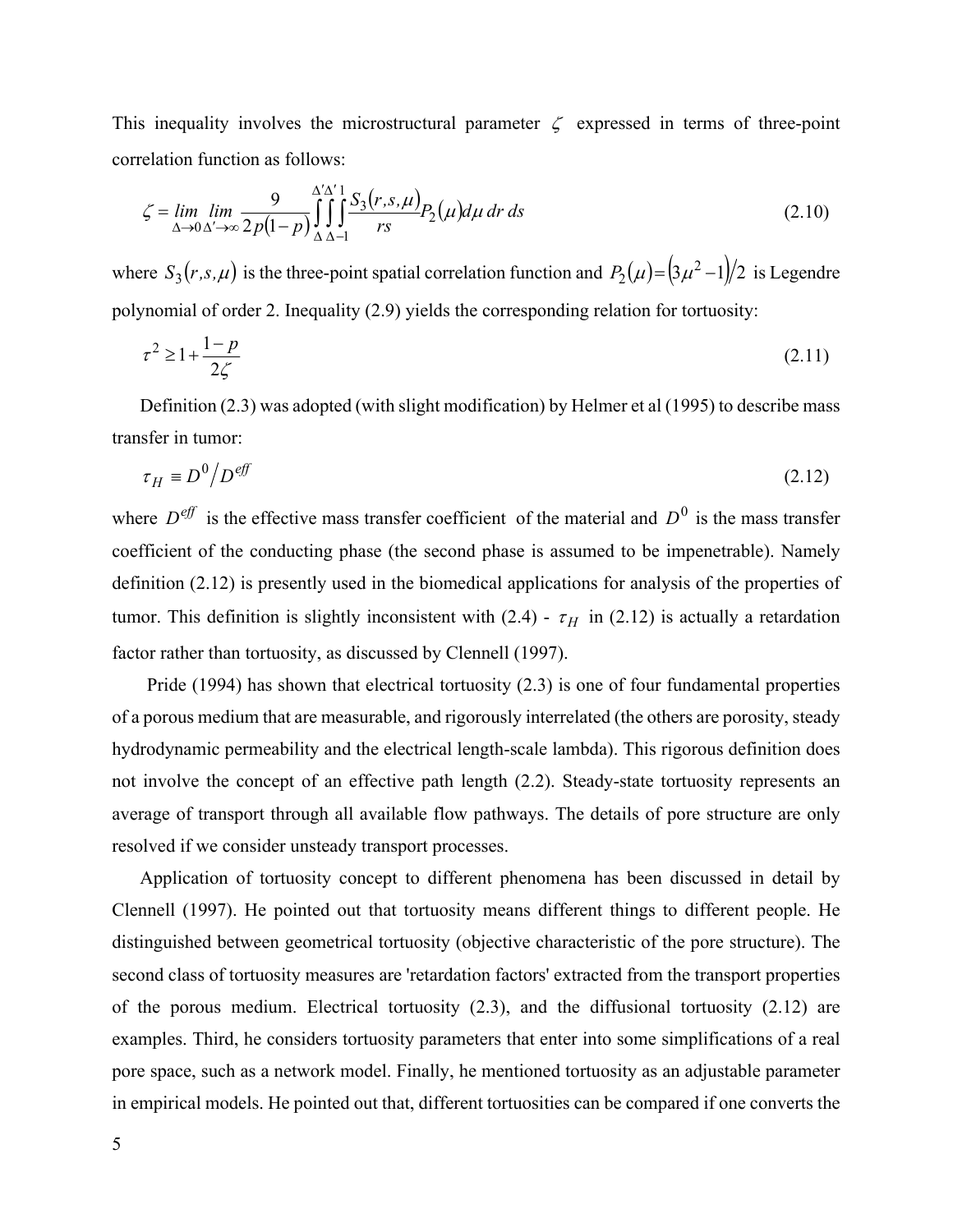transport to an overall flux, and compares the efficiency of the transport in the specimen with an idealized case that has maximum efficiency. Due to that, it is possible to prove that the electrical tortuosity (2.3) and diffusional tortuosity (2.12) are identical in the steady state, i.e.

$$
F = \tau_H \tag{2.13}
$$

In the present work we use this result to establish explicit cross-property connection between the said properties. The existing results has been developed under assumption that one of the phases is electrically insulating (note that the definitions of (2.3) and (2.12) assume that one of the phases is conductive and one is insulating). The concept of the tortuosity is not strictly defined for the systems in which both the phases are electrically conductive and open for diffusion. To extend the concept of tortuosity to this case, we use the replacement relations approach recently developed by Chen *et al*. (2017a).

## **3. Two phase material with conductive constituents: replacement relations for electrical conductivity.**

In this section we extend the applicability of the tortuosity parameter to the case, when both the phases are electrically conductive and penetrable for diffusion. For this goal, we consider the problem of the change in overall electric properties of a material upon the changing properties of one of its phases (replacement relations) (see Figure 1). For elastic properties, this problem was first addressed by Gassmann (1951) who derived relation expressing bulk and shear moduli of fully saturated rock in terms of the elastic properties of dry rock. Further development of Gassmann's equation was done in the works of Han and Batzle (2004) and Ciz and Shapiro (2007). Sevostianov and Kachanov (2007), formulated the replacement relations in terms of property contribution tensors. Their results are valid for anisotropic materials (including anisotropic constituents) and can be rewritten for other physical properties as well. For the thermal conductivity problem, replacement relations have been first formulated by Zimmerman (1989) for isotropic air and water saturated rock. It was generalized to the case of anisotropic two-phase material by Chen et al (2017 a) as:

$$
r_{\text{eff}} = r_0 + \phi \bigg[ (r_1 - r_0)^{-1} + \phi \big( r_{\text{ins}} - r_0 \bigg)^{-1} \bigg]^{-1} \tag{3.1}
$$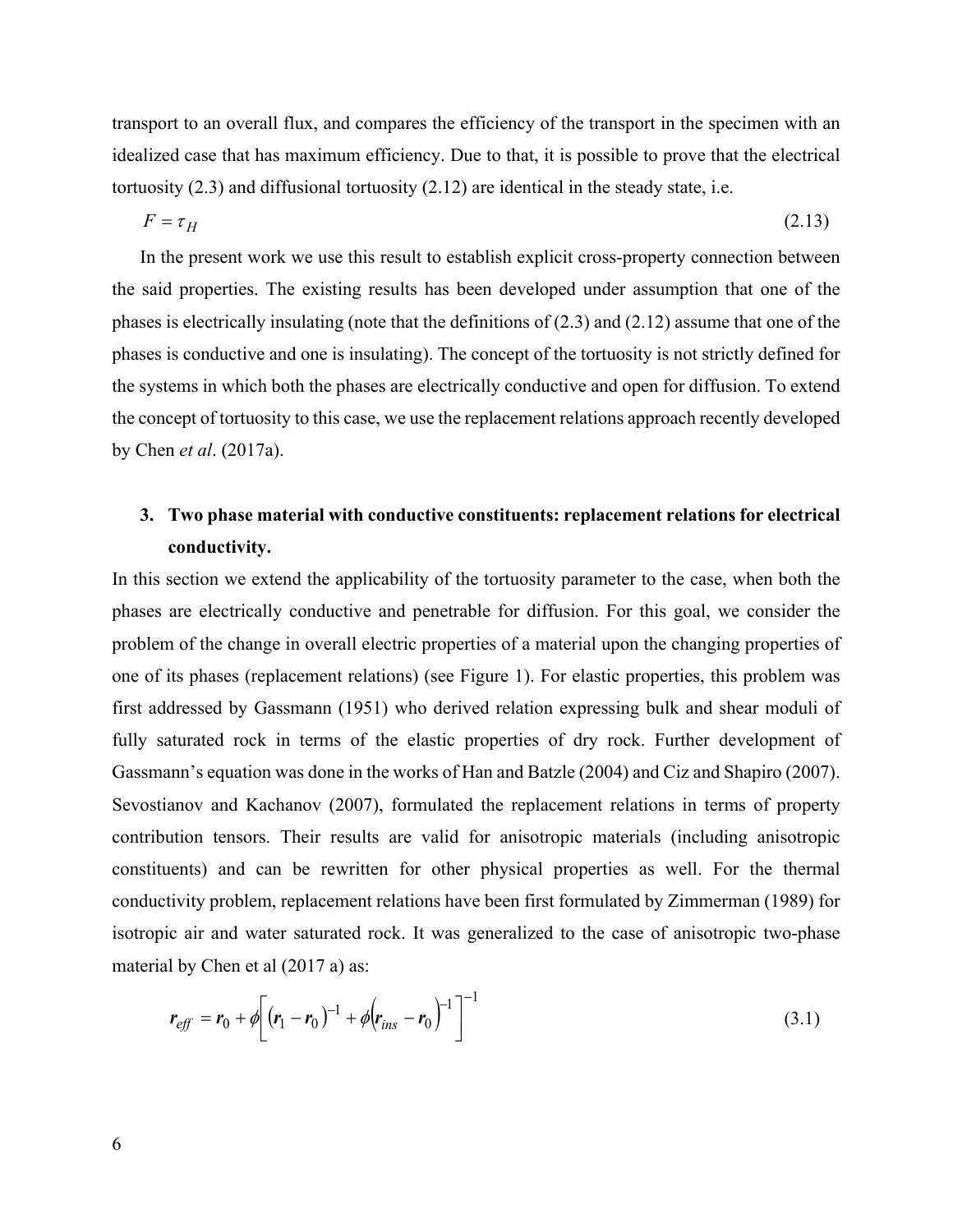where  $\phi$  is the volume fraction of phase "1",  $r_0$  and  $r_1$  are electrical resistivities of two phases,  $r_{\text{eff}}$  is overall resistivity of the composite, and  $r_{\text{ins}}$  is the resistivity of the comparison two phase material that has the same morphology and  $r_0$ , but  $r_1 \rightarrow \infty$ . The replacement relation (3.1) has the same form for any homogenization method (assuming that the properties of materials with insulating and conducting inhomogeneities are calculated with the same method, of course).

In the case of the isotropic mixture of two isotropic phases, expression  $(3.1)$  can be rewritten in the form:

$$
\phi \frac{k_{\text{eff}}}{k_0 - k_{\text{eff}}} - \phi \frac{k_{\text{ins}}}{k_0 - k_{\text{ins}}} = \frac{k_1}{k_0 - k_1} \tag{3.2}
$$

where  $k_{\text{eff}}$  is overall conductivity of the composite with both phases being conductive and having conductivities  $k_0$  and  $k_1$  (Fig 2a), and  $k_{ins}$  is the overall conductivity of the comparison composite having the same morphology with one phase of conductivity  $k_0$  and another phase being a perfect insulator.

Similar replacement relation can be derived for the mass transfer (diffusion) coefficient as well. Indeed, following Knyazeva *et al* (2015), let us consider a reference volume V of a material with the isotropic diffusion coefficient  $D_0$  containing inhomogeneity with diffusion coefficient  $D_1$ occupying domain  $V_1 \ll V$ . We assume that both inhomogeneity and the surrounding material satisfies the linear Fick's law connecting concentration gradient with the mass transfer rate (molar flux). The homogeneous boundary conditions (Hill, 1963) are assumed: the "remotely applied" concentration gradient, or molar flux, is uniform in the absence of the inhomogeneity. Let, for example the molar flux  $J_0$  be prescribed at the boundary of V. Then, the average over  $V = V_0 \cup V_1$  concentration gradient  $\nabla c$  of the diffusant is related to  $J_0$  by

$$
\langle \nabla c \rangle_V = \left[ D_0 \mathbf{I} + \frac{V_1}{V} \mathbf{H}^{DR} \right] \cdot \mathbf{J}_0. \tag{3.3}
$$

where tensor  $H^{DR}$  can be called the diffusion resistance contribution tensor. For a spheroidal inhomogeneity, in the absence of segregation at the interface,

$$
\boldsymbol{H}^{DR} = \frac{1}{D_0} \left[ \frac{(D_0 - D_1)}{D_0 + (D_1 - D_0)f_0} (\boldsymbol{I} - \boldsymbol{n}\boldsymbol{n}) + \frac{(D_0 - D_1)}{D_1 - 2(D_1 - D_0)f_0} \boldsymbol{n}\boldsymbol{n} \right]
$$
(3.4)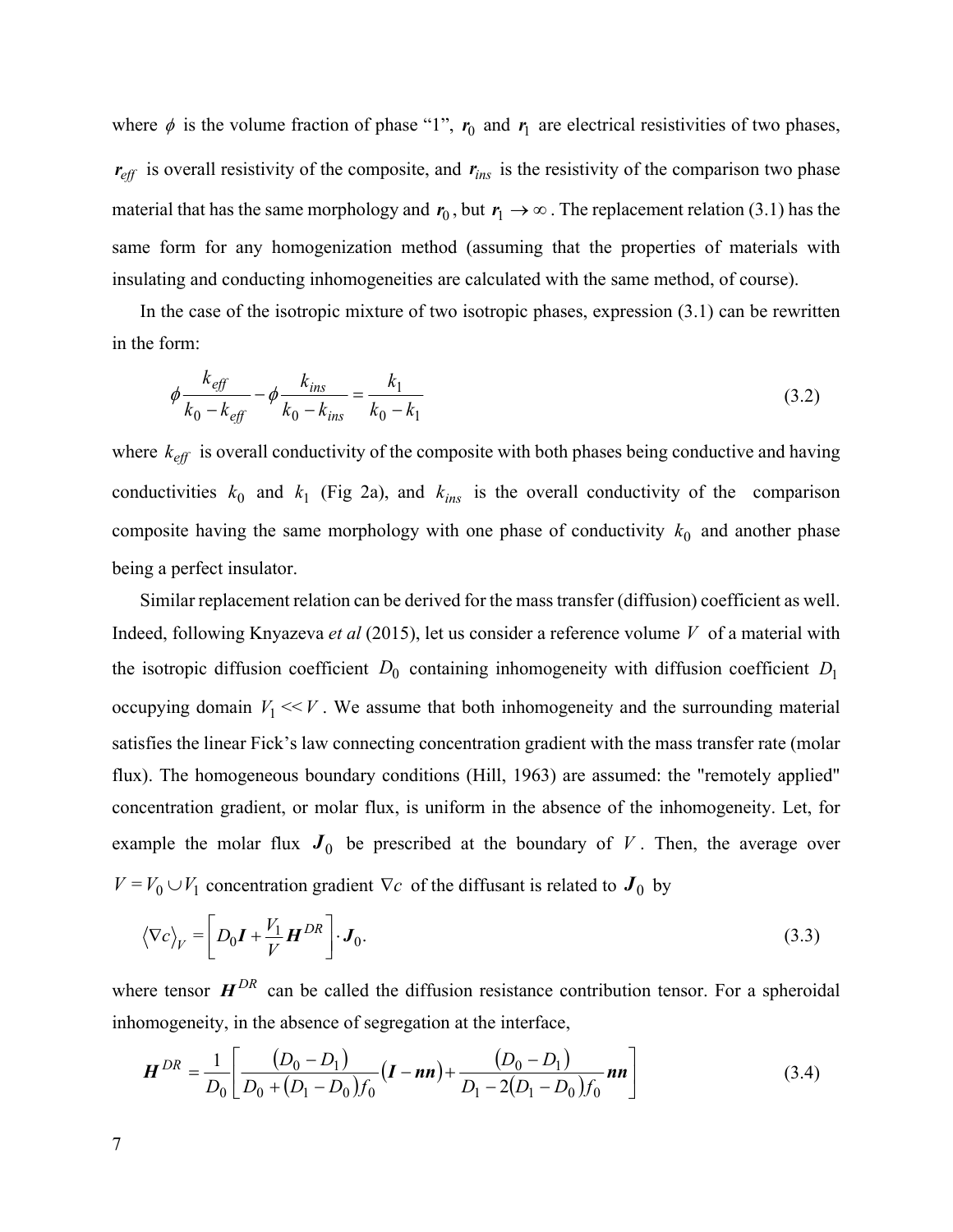shape factor  $f_0$  is expressed in terms of the spheroid aspect ratio  $\gamma$  as follows

$$
f_0 = \frac{\gamma^2 (1 - g)}{2(\gamma^2 - 1)}\tag{3.5}
$$

with

$$
g(\gamma) = \begin{cases} \frac{1}{\gamma \sqrt{1 - \gamma^2}} \arctan \frac{\sqrt{1 - \gamma^2}}{\gamma}, & \text{oblate shape } (\gamma < 1) \\ \frac{1}{2\gamma \sqrt{\gamma^2 - 1}} \ln \frac{\gamma + \sqrt{\gamma^2 - 1}}{\gamma - \sqrt{\gamma^2 - 1}}, & \text{prolate shape } (\gamma > 1) \end{cases}
$$
(3.6)

We can rewrite expression  $(3.4)$  as

$$
\left(\boldsymbol{H}_1^{DR}\right)^{-1} = \frac{D_1 D_0}{D_1 - D_0} \boldsymbol{I} + D_0 \left[ (f_0 - 1)(\boldsymbol{I} - \boldsymbol{n}\boldsymbol{n}) - 2f_0 \boldsymbol{n}\boldsymbol{n} \right]
$$
(3.7)

If phase 1 is impenetrable for a diffusant ( $D_1 \rightarrow 0$ ),

$$
\left(H_{imp}^{DR}\right)^{-1} = D_0 \left[ (f_0 - 1)(I - nn) - 2f_0 nn \right]
$$
\n(3.8)

Subtracting (3.8) from (3.7)

$$
\left(\boldsymbol{H}_1^{DR}\right)^{-1} - \left(\boldsymbol{H}_{imp}^{DR}\right)^{-1} = \frac{D_A D_0}{D_A - D_0} = \left(\frac{1}{D_A} - \frac{1}{D_0}\right)^{-1}
$$
\n(3.9)

In the case of the isotropic mixture of two isotropic phases, expression (3.9) yields the following replacement relation for diffusion coefficients (that has the same form as (3.2)):

$$
\phi \frac{D_{\text{eff}}}{D_0 - D_{\text{eff}}} - \phi \frac{D_{\text{imp}}}{D_0 - D_{\text{imp}}} = \frac{D_1}{D_0 - D_1} \tag{3.10}
$$

where  $D_{\text{eff}}$  is effective mass transfer coefficient of the composite with both phases being penetrable for diffusant and having coefficients  $D_0$  and  $D_1$  (Fig 1a), and  $D_{imp}$  is the effective diffusion coefficient of the composite having the same microstructure and  $D_0$ , while the second phase is impenetrable for the diffusant (Fig 2b). Expression (3.10) completely coincides with (3.2). As discussed by Chen et al (2017 b), replacement relation have the same shape in all the homogenization schemes based on the concept of effective field – Mori-Tanaka-Benveniste, Kanaun-Levin, Maxwell, etc.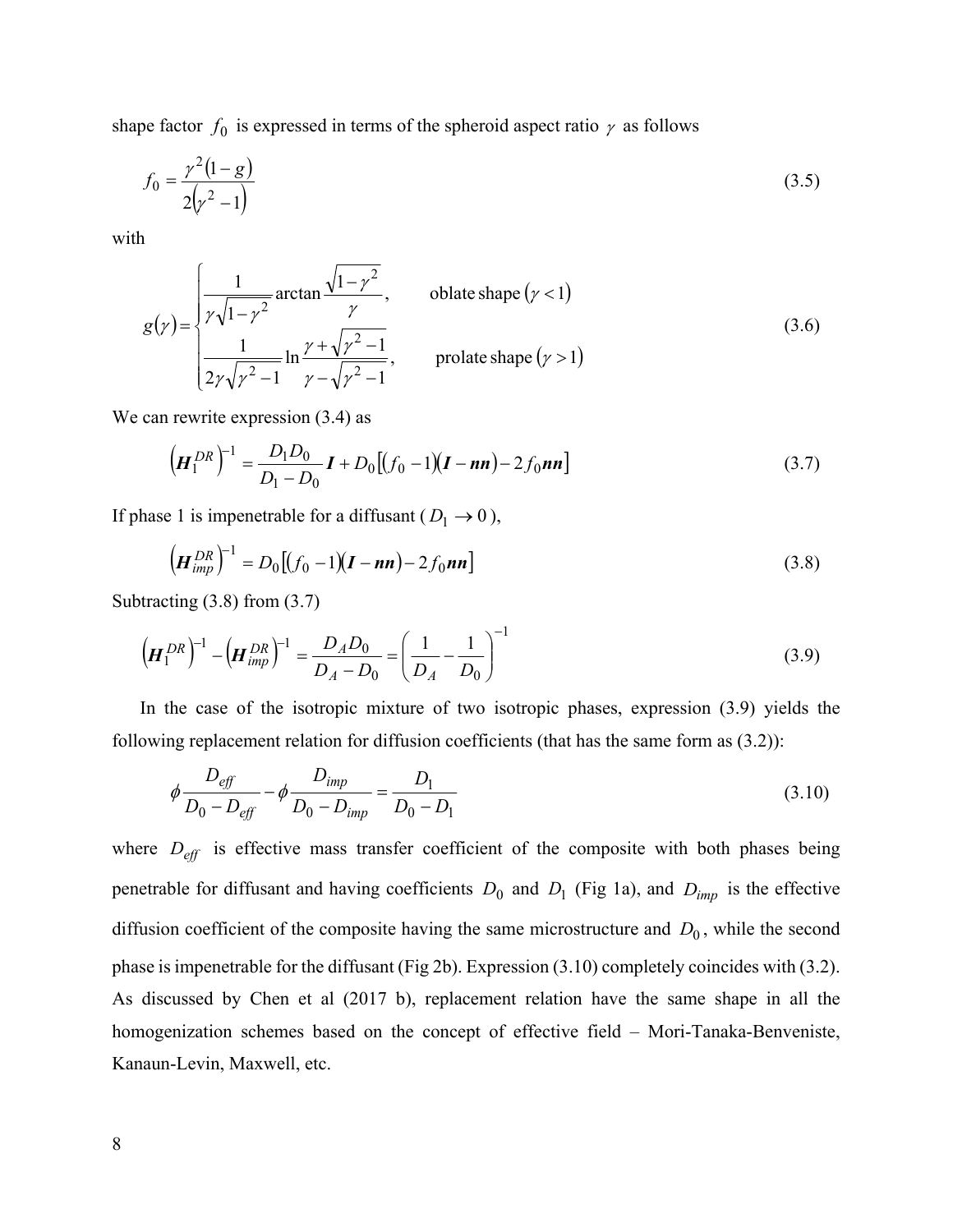Note, that the replacement relations (3.2) and (3.10) are approximate - they turn to be exact only in the case when one of the phases is represented by isolated ellipsoidal inhomogeneities. This approximation, however, shows good accuracy for rather irregular microstructures, as shown by application of its more complex elastic analogy - Gassmann's equation - in geophysics (Berryman, 1999; Avseth et al, 2006).

### **4. Connection between electric conductivity and diffusion coefficient.**

In this Section we derive the connection between electric conductivity and diffusion coefficient of an isotropic two-phase material when both phases are electrically conductive and penetrable for a diffusant (to evaluate the overall diffusion coefficient from the electric conductivity measurements). For this goal we express both properties using replacement relations (3.2) and (3.10) and tortuosity parameter that is common for both the properties.

We start with equations (2.3) and (2.4) that express retardation factor for conductivity as  $F \equiv k^0/k^{\text{eff}}$ . Substitution of this expression into (3.2) yields

$$
\frac{k_{\text{eff}}}{k_0 - k_{\text{eff}}} - \frac{1}{F - 1} = \frac{1}{\phi} \frac{k_1}{k_0 - k_1} \tag{4.1}
$$

Thus the resistivity factor (retardation factor for conductivity)  $F$  is expressed in terms of effective conductivity of the composite  $k_{\text{eff}}$  and conductivities of its two phases,  $k_0$  and  $k_1$  as

$$
F = 1 + \frac{\phi(k_0 - k_1)(k_0 - k_{\text{eff}})}{\phi k_{\text{eff}}(k_0 - k_1) - k_1(k_0 - k_{\text{eff}})}
$$
(4.2)

In the same manner, combining  $(3.10)$  with  $(2.12)$ , we can write for the effective mass transfer coefficient

$$
\frac{D_{\text{eff}}}{D_0 - D_{\text{eff}}} - \frac{1}{\tau_H - 1} = \frac{1}{\phi} \frac{D_1}{D_0 - D_1}
$$
(4.3)

Taking into account (2.13), we can obtain, after some algebra, from (4.2) and (4.3)

$$
D_{\text{eff}} = D_0 \frac{BD_A + \phi(D_0 - D_1)}{\phi(B + 1)(D_0 - D_1) + BD_1}
$$
\n(4.4)

where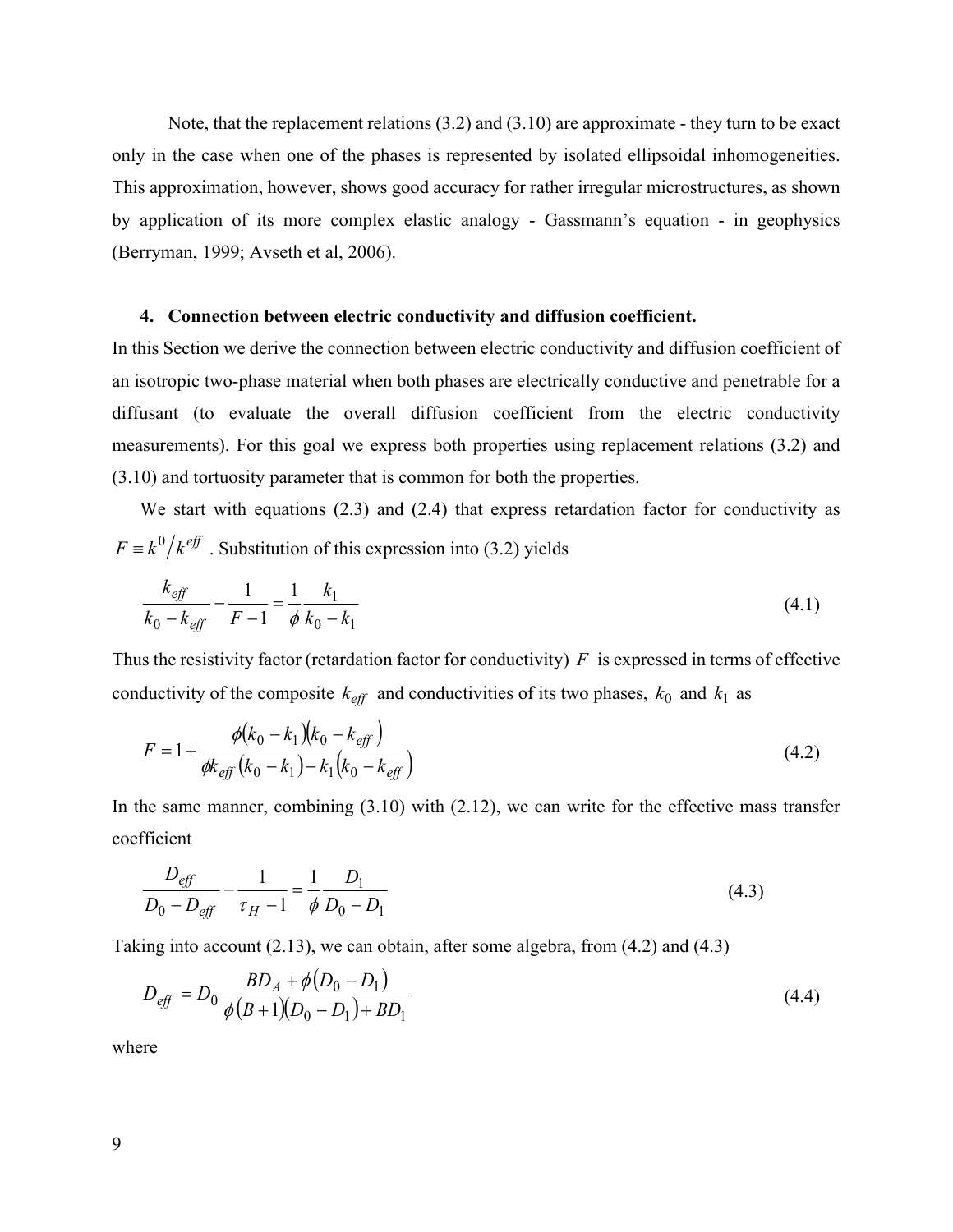$$
B = F - 1 = \frac{\phi(k_0 - k_1)(k_0 - k_{\text{eff}})}{\phi k_{\text{eff}}(k_0 - k_1) - k_1(k_0 - k_{\text{eff}})}
$$
(4.5)

Figure 2 illustrates behavior of function B for different values of  $k_{\text{eff}}$  and  $k_1$ .

Expressions (4.4) and (4.5) constitute the cross-property connection between overall diffusion coefficient and electrical conductivity of a two phase isotropic material where both the phases are electrically conductive and penetrable for a diffusant. Since this cross-property connection is based on approximate replacement relations (3.2) and (3.10), their accuracy must be verified. In the next section we do it using finite elements method.

#### **5. Computer simulation.**

To verify expression (4.4), we model the material microstructure using interpenetrating spheres that are randomly located in a reference volume. We start with sphere packing in a unit cell (UC) following procedure described by Drach et al (2016). The main challenge is the surface re-meshing required to remove overlapping regions and achieve a consistent error-free surface mesh suitable for 3D meshing. It has been done using voxelization method described by Nooruddin and Turk (2003). The idea of the method is to create a regular array (corresponding to a 2D projection of the model) of parallel (voxel-size spaced) rays going through the 3D model and determine the intersection between rays and model polygons. The voxel representation of the model is then constructed based on the determined intersections. Once the voxelization is completed we can reconstruct the surface mesh. For this goal, we used Marching Cubes algorithm (Lorensen and Cline, 1987) implemented in Matlab function called "isosurface.m" that extracts a polygonal mesh of an isosurface from voxels (cuberille grid). In order to generate equal element size structure and produce smoothed model we utilize smoothing method (Taubin, 1995). The final structure is presented in the Figure 3a. The surface mesh was imported into commercial FEA software MSC Marc/Mentat for preparation of the model and subsequent analysis. The UC is auto meshed with non-linear tetrahedral 3D elements (see Figure 3b). In FEM analysis, we considered microstructures with volume fractions of phases varying from 30% to 70%.

After generating the volume mesh material properties have been assigned to the phases. We used the ratio  $k_0/k_1 = 1.5$  and varied  $D_1/D_0$  from 2 to 10. Two types of boundary conditions are considered to find non-zero components of the tensors of effective properties  $D_{\text{eff}}$  and  $k_{\text{eff}}$ :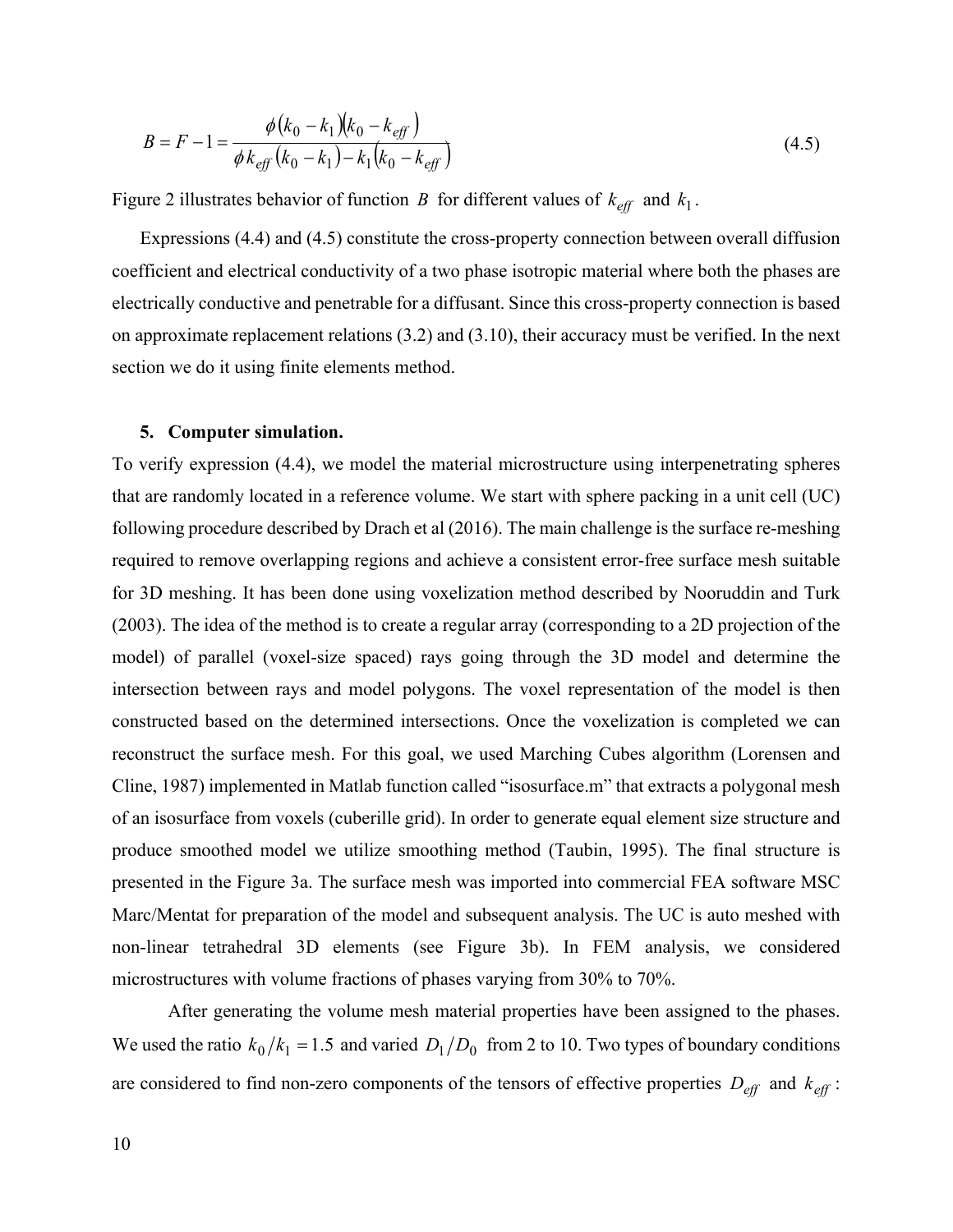uniform gradients of diffusant concentration and electric potential on the faces of the reference volume, respectively. The non-zero components of the effective mass transfer tensors are found from the set of three loading cases: concentration gradient along global coordinate axes  $x_1$ ,  $x_2$ , and  $x_3$ . In the similar way effective conductivity tensors are found from the set of the following cases: electric potential gradient along  $x_1$ ,  $x_2$ , and  $x_3$  coordinate axes. Once the boundary conditions are prescribed, FEM simulations are performed, and the result files are processed using a custom Python script to determine  $D_{\text{eff}}$  and  $k_{\text{eff}}$  tensors utilizing Fick's and Ohm's laws respectively and to analyze the possibility of cross-property connection between effective electric conductivity and mass transfer coefficient of a two phase material. Figure 3 illustrates comparison of effective diffusion coefficient obtained from FEA calculations and from cross-property connection (4.4) using FEA calculations for electrical conductivity. For reader's convenience, we also give the results in the form of Table in the Appendix. It is seen that the even at  $D_1/D_0 = 5$ (while  $k_0/k_1 = 1.5$ ) the accuracy of the cross-property connection is better than 8% for the entire range of  $\phi$ .

#### **6. Discussion and conclusion.**

We developed a cross-property connection between effective electric conductivity and diffusion coefficient of a two phase material with both phases being electrically conductive and penetrable for the mass transfer. The results are aligned with the general cross-property connections approach originally developed by Sevostianov and Kachanov, 2002 (see their review of 2009). It is based on the quantitative analysis of the microstructural factors governing different physical properties of materials. Electrical and mass transport properties of a material with interpenetrating phases are governed by phase tortuosities - parameter that was originally developed for the cases when only one of the phases is electrically conductive. We used the replacement relations for conductivity and mass transfer and extended the tortuosity concept for the case when both phases are conductive and penetrable.

This work was inspired by needs in biomedical engineering related to quantification in the areas of cancer diagnostics and therapy. There is a number of qualitative and phenomenological results in this area – variation of dielectric properties due to cancer has been reported by Peyman et al (2015), correlation between conductivity and prognosis factor in invasive breast cancer has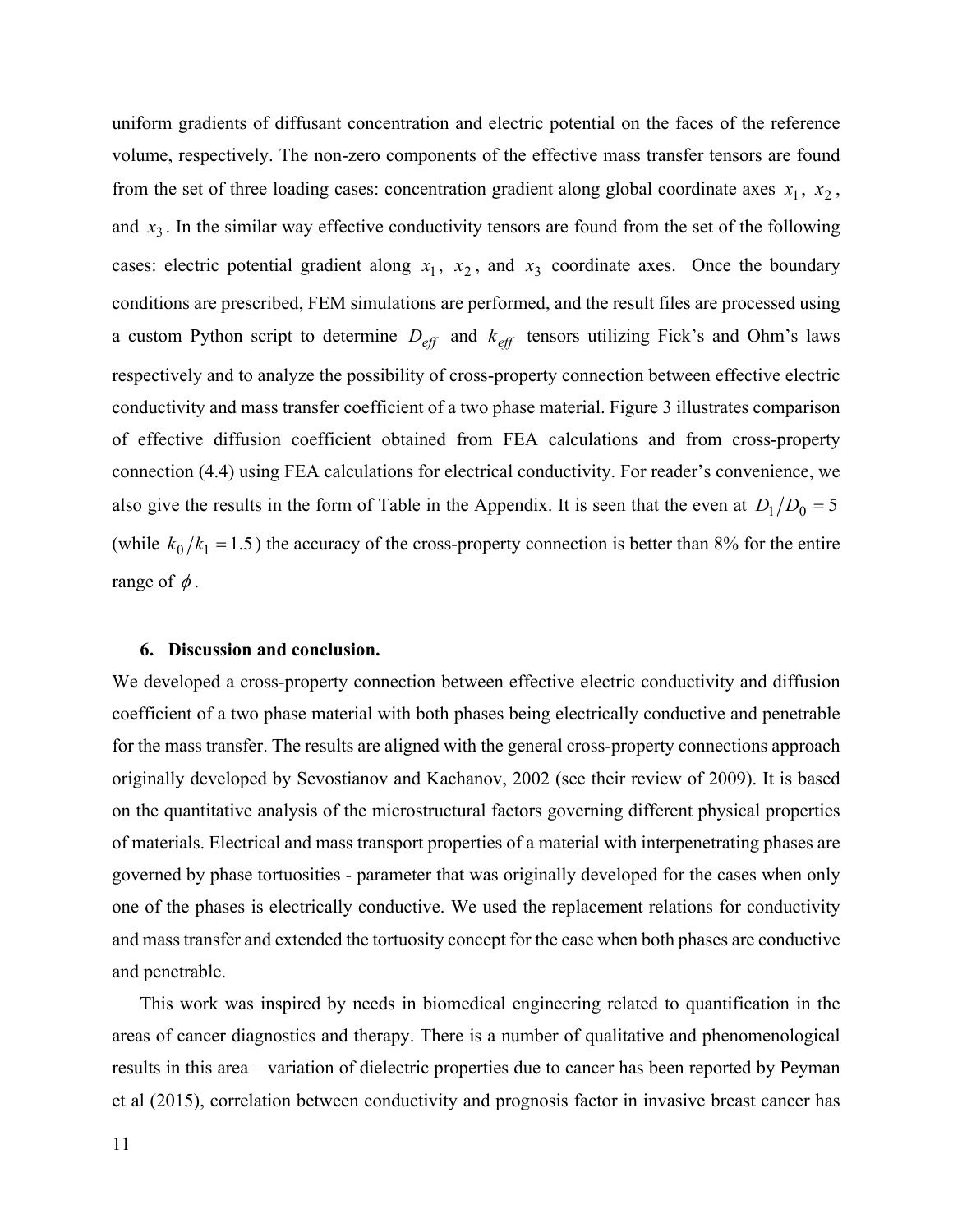been observed by Kim et al (2016), methods of image analysis for estimation of tortuosity parameters has been used by Baish et al (1996), Bullitt et al (2003, 2005, 2006). Most of the results, however, have descriptive rather than predictive power. The obtained cross-property connection challenges the existing paradigm and aim at changing the situation.

Another important implication of the obtained result is in the monitoring of the tumor therapy process. As pointed out by Bullit et al (2006), "effective monitoring of tumor therapy poses a major clinical problem. If a tumor previously sensitive to a drug later becomes resistant, the therapeutic regimen should be changed rapidly. Unfortunately, there is presently no reliable, noninvasive means of monitoring therapeutic efficacy". Quantitative description of the improvement of vessel tortuosity abnormalities during the therapy is still the open question - the existing methods of the evaluation of tortuosity from photomicrographs or ultrasound, acoustic, or MRI images (Sevostianova et al 2010, Shelton et al, 2015; Rao et al, 2016) do not provide sufficient accuracy. Results obtained in the present paper allows one to solve this problem if the tortuosity is understood according to (2.12).

## **Acknowledgement.**

Financial support from NASA Cooperative Agreement NNX15AL51H to New Mexico State University (IS) and from the Ministry of Economy in Spain project DPI2014-58885-R (JM and RP) are gratefully acknowledged.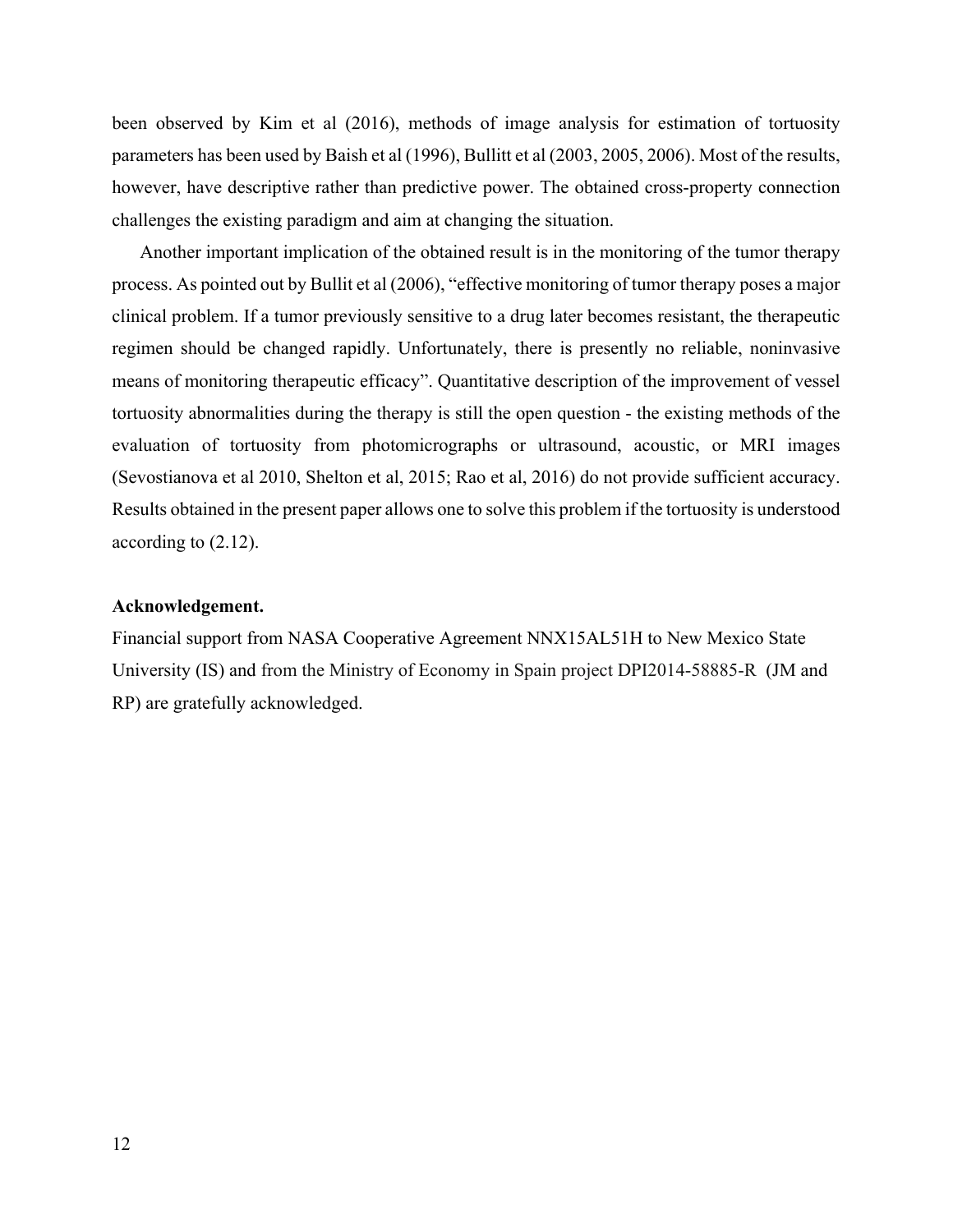## **References**

- Avellaneda, M. and Torquato, S. (1991) Rigorous Link Between Fluid Permeability, Electrical Conductivity, and Relaxation Times for Transport in Porous Media, *Physics of Fluids***-***A*, **3**, 2529-2540.
- Avseth, P, T Mukerji & G Mavko (2006), *Quantitative seismic interpretation*, Cambridge University Press, Cambridge.
- Baish, J.W., Gazit, Y., Berk, DA., Nozue, M. Baxter, L.T., and Jain, R.K. (1996) Role of tumor vascular architecture in nutrient and drug delivery: an invasion percolation-based network model. *Microvascular Research*, **51**, 327–346
- Barber, J.R. (2003) Bounds on the electrical resistance between contacting elastic rough bodies, *Proc. Roy. Soc. Lond*. (A), **459**, 53-66
- Beran M.J. (1965) Use of the variational approach to determine bounds for the effective permittivity in random media, *Nuovo Cimento*, **38**, 771-782.
- Beran, M.J. (1968) *Statistical Continuum Theories*, Wiley, New York.
- Berryman, J (1999), Origin of Gassmann's equations, *Geophysics*, 64, 1627-1629.
- Berryman, J.G. and Milton, G.W. (1988) Microgeometry of random composites and porous media. *J. Phys.*, **D 21**, 87-94.
- Bristow, J.R. (1960) Microcracks, and the static and dynamic elastic constants of annealed heavily cold-worked metals. *British J. Appl. Phys*, **11**, 81-85.
- Bullitt, E., Gerig, G., Pizer, S.M., Lin, W., and Aylward, S.R. (2003) Measuring tortuosity of the intracerebral vasculature from MRA images. *IEEE Transactions on Medical Imaging*, **22**, 1163-1171.
- Bullitt, E., Zeng, D., Gerig, G., Aylward, S.R., Joshi, S., Smith, J.K., Lin, W., and Ewend, M.G. (2005) Vessel tortuosity and brain tumor malignancy: a blinded study. *Academic Radiology*, **12**, 1232–1240
- Bullitt, E., Lin, N.U., Ewend, M.G., Winer, E.P., Carey, L.A., and Smith, J.K. (2006) Tumor therapeutic response and vessel tortuosity: preliminary report in metastatic breast cancer. In: R. Larsen, M. Nielsen, and J. Sporring (Eds.): MICCAI 2006, LNCS 4191, pp. 561 – 568, Springer-Verlag Berlin Heidelberg 2006.
- Cairney, J. (1924) Tortuosity of the cervical segment of the internal carotid artery, *Journal of Anatomy*, **59**, 87-96.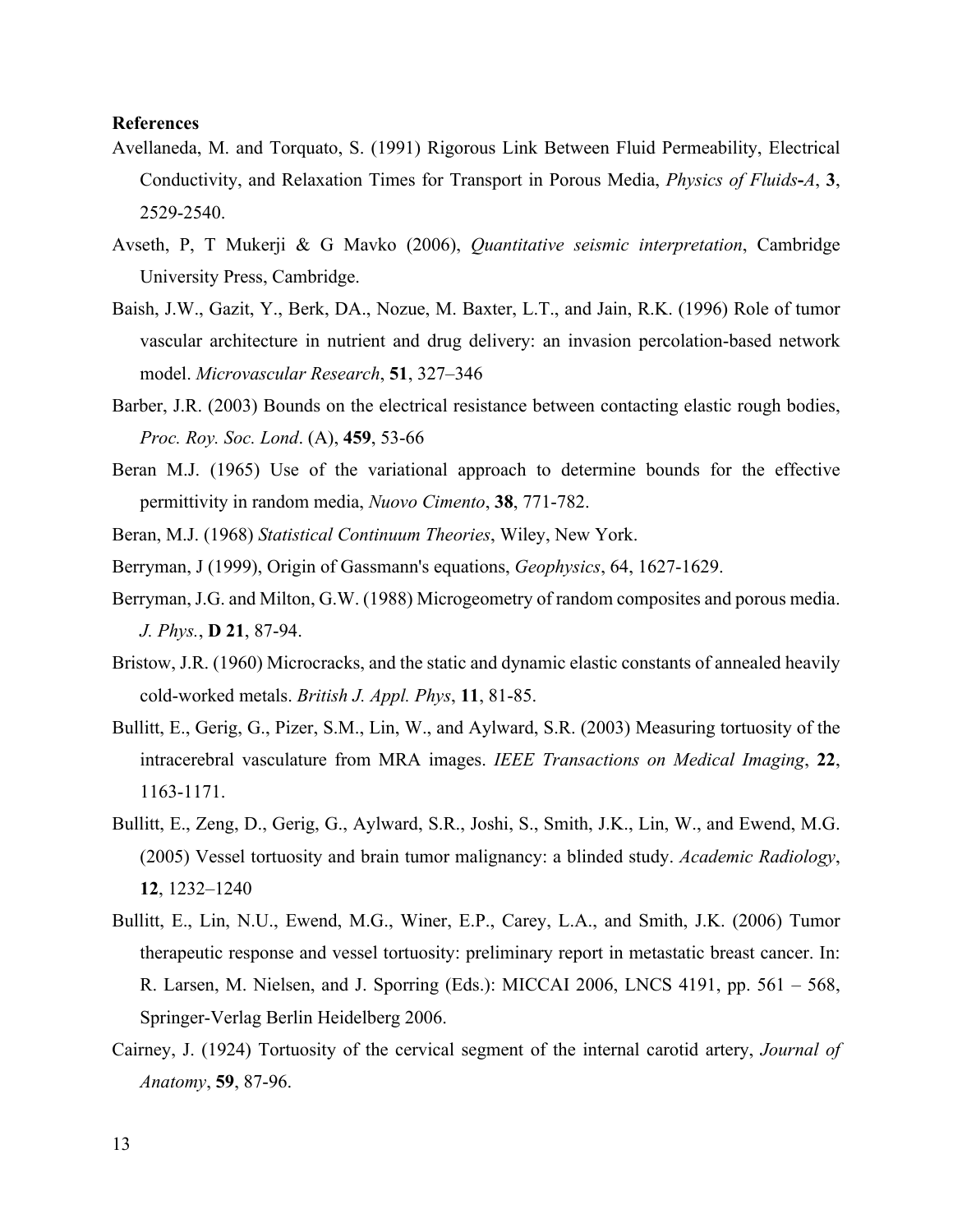- Carman, P.C. (1939). Permeability of saturated sands, soils and clays. *The Journal of Agricultural Science*, **20**, 262-273.
- Chen, Z., Wang, X., Giuliani, F., and Atkinson, A. (2013). Analyses of microstructural and elastic properties of porous SOFC cathodes based on focused ion beam tomography. *Journal of Power Sources*, **273**, 486-494.
- Chen, F., Popov, Yu. A., Sevostianov, I., Romushkevich, R., Giraud, A., and Grgic, D. (2017 a) Replacement relations for thermal conductivity of a porous rock. *International Journal of Rock Mechanics and Mining Sciences* **97**, 64–74
- Chen, F., Sevostianov, I., Giraud, A., and Grgic, D. (2017b) Accuracy of the replacement relations for materials with non-ellipsoidal inhomogeneities *International Journal of Solids and Structures*, **104-105** 73-80.
- Ciz, R., & Shapiro, A. (2007). Generalization of Gassmann equations for porous media saturated with a solid material. *Geophysics*, **72**, P.A75-A79.
- Clennell M. B. (1997) *Tortuosity: a guide through the maze.* Geological Society, London, Special Publications 1997, v.122; pp. 299-344.
- Cornell, D., Katz, D.L. (1953) Flow of gases through consolidated porous media. *Ind. Eng. Chem.* **45**, 2145-2152.
- Drach, B., Tsukrov, I., and Trofimov, A. (2016). Comparison of full field and single pore approaches to homogenization of linearly elastic materials with pores of regular and irregular shapes. *International Journal of Solids and Structures*, **96**, 48-63.
- Edington, G. H. (1901) Tortuosity of both Internal Carotid Arteries. British Medical Journal, **2** (2134), 1526-1527.
- Garcia, J.R. and Sevostianov, I. (2012). Numerical verification of the cross-property connections between electrical conductivity and fluid permeability of a porous material. *International Journal of Fracture* **177**, 81-88.
- Gassmann, F., (1951), Über die elastizität porpöser medien, *Vierteljahrsschrift der Naturforschenden Gesellscaft in Zurich*, **96**, 1-23.
- Gibiansky, L.V. and Torquato, S. (1995) Rigorous link between the conductivity and elastic moduli of fiber reinforced materials. *Phil. Trans. Roy. Soc .L.*, **A353**, 243-278.
- Gibiansky, L.V. and Torquato, S. (1996a) Connection between the conductivity and bulk modulus of isotropic composite materials. *Proc. Roy. Soc. L.,* **A452**, 253-283.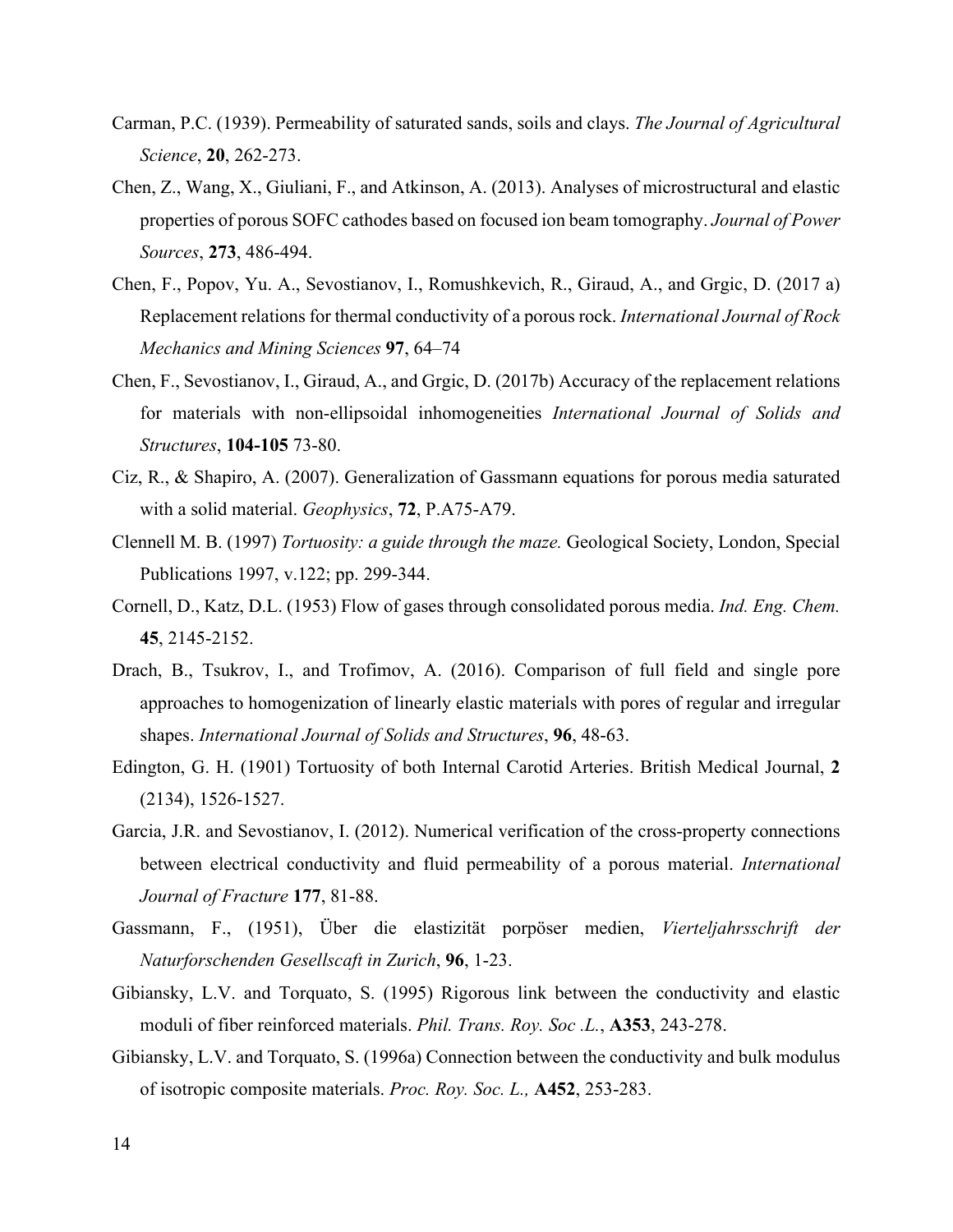- Gibiansky, L.V. and Torquato, S. (1996b) Bounds on the effective moduli of cracked materials. *J. Mech. Phys. Solids* **44**, 233-242.
- Han, D-H., Batzle, M.L. (2004). Gassmann's equation and fluid-saturation effects on seismic velocities. *Geophysics*, **69**, 398-405.
- Hashin, Z and Shtrikman, S. (1962) A variational approach to the theory of the effective magnetic permeability of multiphase materials, *J. Appl. Phys.*, **33**, 3125-3131.
- Helmer, K.G., Dardzinski, B.J., and Sotak, C.H. (1995). The application of porous-media theory to the investigation of time-dependent diffusion in *In-vivo* systems. *NMR in Biomedicine*, **8**, 297-306.
- Kim, S.-Y., Shin, J., Kim, D.-H., Kim, M.J., Kim, E.-K., Moon, H.J., and Yoon, J.H. (2016) Correlation between conductivity and prognostic factors in invasive breast cancer using magnetic resonance electric properties tomography (MREPT). *European Radiology*, **26**, 2317– 2326
- Klinkenberg, L.J. (1951) Analogy between diffusion and electrical conductivity in porous rocks. *Bulletin of The Geological Society of America*, **62**, 559-564.
- Levin, V.M. (1967) On the coefficients of thermal expansion of heterogeneous material, *Mechanics of Solids*, **2**, 58-61. (English transl. of *Izvestia AN SSSR, Mekhanika Tverdogo Tela*).
- Lorensen, W. E., & Cline, H. E. (1987). (Computer Graphics, Volume 21, Number 4, July 1987. *Computer Graphics*, *21*(4), 163–169.
- Milton, G.W. (1984) Correlation of the electromagnetic and elastic properties of composites and microgeometries corresponding with effective medium theory. In *Physics and Chemistry of Porous Media: Papers from a Symposium Held at Schlumberger-Doll Research, Oct. 24-25, 1983* (eds. D. L. Johnson and P. N. Sen)*.* pp. 66-77. Woodbury, NY: American Institute of Physics.
- Nooruddin, F. S., & Turk, G. (2003). Simplification and repair of polygonal models using volumetric techniques. *IEEE Transactions on Visualization and Computer Graphics*, *9*(2), 191–205.
- Perkins, F.M., Osoba, J.S., and Ribe, K.H., *(*1956) Resistivity of sandstones as related to the geometry of their interstitial water. *Geophysics* **XXI**, 1071– 1084.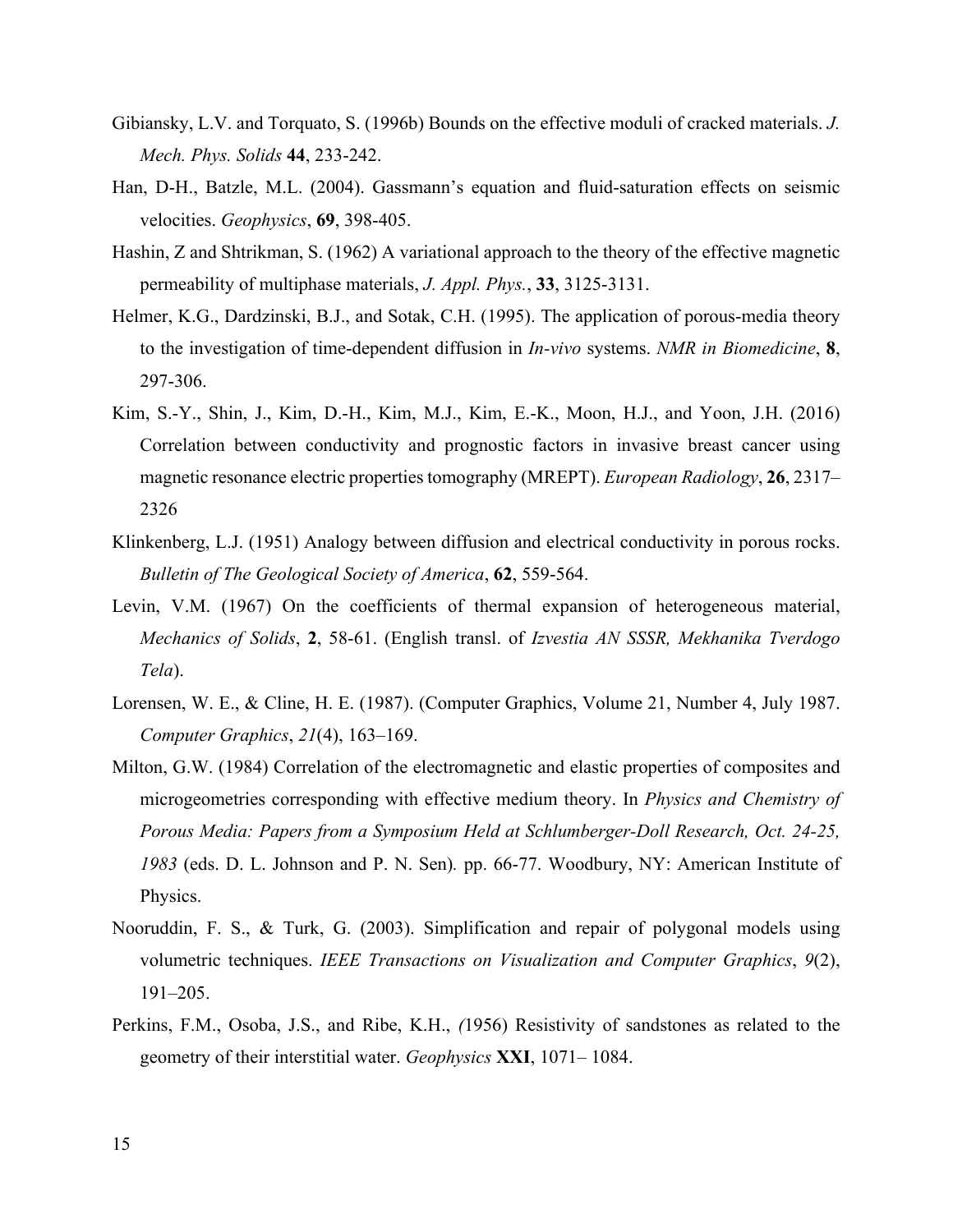- Peyman, A., Kos, B., Djokić, M., Trotovšek, B., Limbaeck-Stokin, C., Serša, G., and Miklavčič, D. (2015) Variation in dielectric properties due to pathological changes in human liver. *Bioelectromagnetics*, **36**, 603-612.
- Prager, S. (1969) Improved variational bounds on some bulk properties of a two-phase random media, *J. Chem. Phys.*, **50**, 4305-4312.
- Pride, S. (1994) Governing equations for the coupled electromagnetics and acoustics of porous media. *Physical Review*, **B50**, 15678-15696.
- Rao, S.R., Shelton, S.E., and Dayton, P.A. (2016) The 'fingerprint' of cancer extends beyond solid tumor boundaries: assessment with a novel ultrasound imaging approach. IEEE Transactions on Biomedical Engineering, 63, 1082-1086.
- Sevostianov, I. (2003) Explicit relations between elastic and conductive properties of a material containing annular cracks. *Phil. Trans. Roy. Soc. L.,* **A 361**, 987-999.
- Sevostianov, I. (2010) Incremental elastic compliance and electric resistance of a cylinder with partial loss in the cross-sectional area. *International Journal of Engineering Science* **48**, 582- 591.
- Sevostianov, I. and Kachanov, M. (2002). Explicit cross-property correlations for anisotropic twophase composite materials. *Journal of the Mechanics and Physics of Solids*, **50**, 253-282.
- Sevostianov, I. and Kachanov, M. (2004) Connection between elastic and conductive properties of microstructures with Hertzian contacts. *Proceedings of the Royal Society of London: Mathematical, Physical & Engineering Sciences* **A-460**, 1529-1534.
- Sevostianov, I. and Kachanov, M. (2007), Relations between compliances of inhomogeneities having the same shape but different elastic constants, *International Journal of Engineering Sciences*, **45**, 797-806.
- Sevostianov, I. and Kachanov, M. (2009). Connections between elastic and conductive properties of heterogeneous materials, In: *Advances in Applied Mechanics*, **42**, (E. van der Giessen and H. Aref, Eds.), Academic Press, 69-252.
- Sevostianov, I. and Shrestha, M. (2010). Cross-property connections between overall electric conductivity and fluid permeability of a random porous media with conducting skeleton. *International Journal of Engineering Science* **48**, 1702-1708.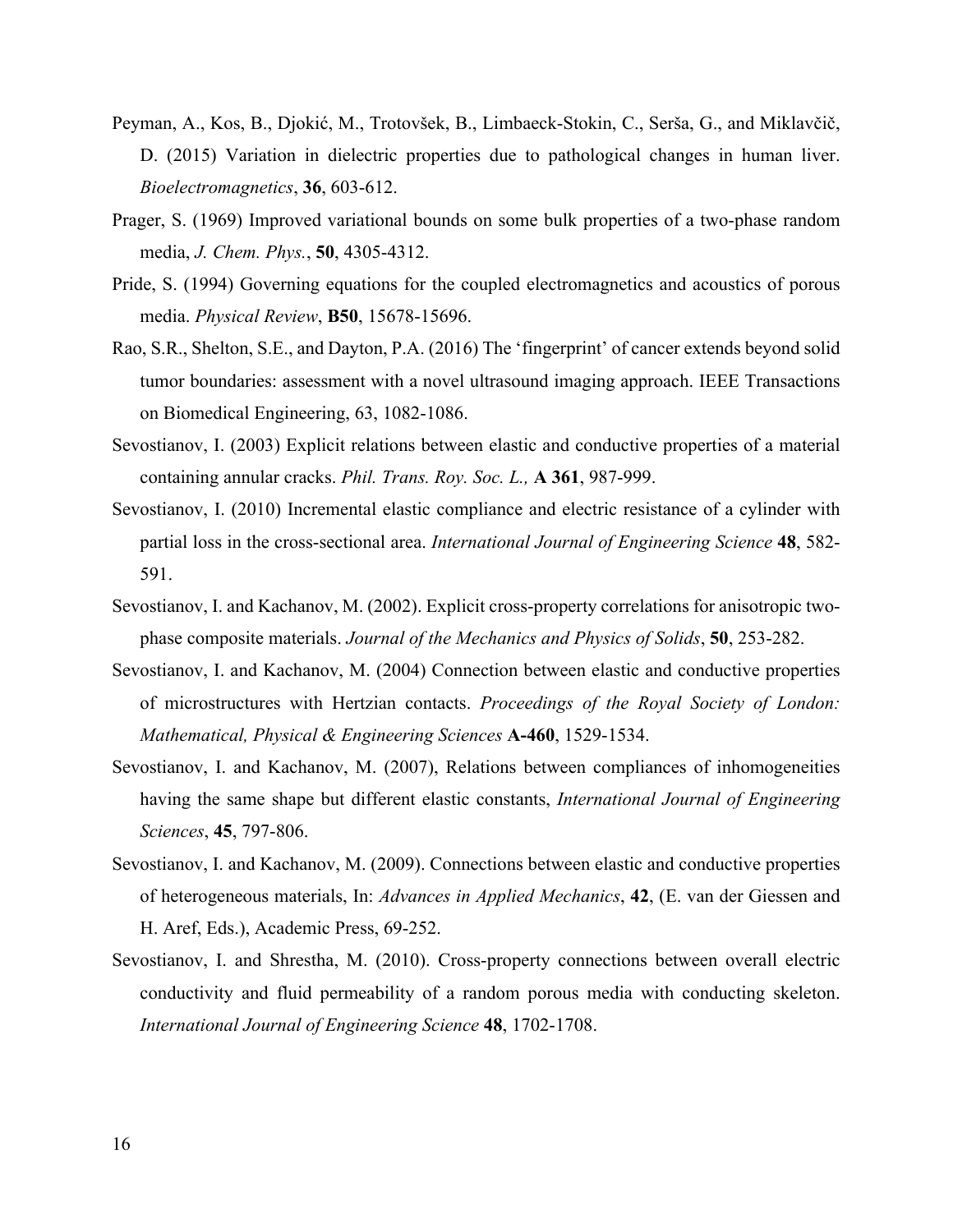- Sevostianova, E., Leinauer, B., and Sevostianov, I. (2010), Quantitative characterization of the microstructure of a porous material: evaluation of tortuosity. *International Journal of Engineering Science* **48**, 1693-1701.
- Shelton, S.E., Lee, Y.Z., Lee, M., Cherin, E., Foster, F.S., Aylward, S.R., and Dayton, P.A. (2015) Quantification of microvascular tortuosity during tumor evolution using acoustic angiography. *Ultrasound in Medicine & Biology*, **41**, 1896–1904.
- Taubin, G. (1995). A signal processing approach to fair surface design. *Proceedings of the 22nd Annual Conference on Computer Graphics and Interactive Techniques*, Pages 351-358.
- Thomson, W. (Lord Kelvin) and Tait, P.G. (1879) *Treatise on Natural Philosophy*. Cambridge University Press, Cambridge.
- Torquato, S. (1990) Relationship Between Permeability and Diffusion-Controlled Trapping Constant of Porous Media, *Physical Review Letters*, **64**, 2644-2646.
- Winsauer, W. O., Shearin, H. M., Masson, P. H., and Williams, M. (1951) Resistivity of brine saturated sands in relation to pore geometry, *Bulletin o American Association of Petroleum Geol*ogy, **36**, 253-277.
- Wyllie, M.R.J. and Rose, W.D. (1950) Some theoretical considerations related to the quantitative evaluation of the physical characteristics of reservoir rock from electrical log data. *Transactions of AZME,* **189**, 105-118.
- Wyllie, M.R.J. and Spangler, M.B. (1952) Application of electrical resistivity measurements to problem of fluid flow in porous media. *AAPG Bulletin*, **36**, 359-403.
- R.W. Zimmerman (1989), Thermal conductivity of fluid-saturated rocks, *J Pet Sci Eng*, **3**, 219– 227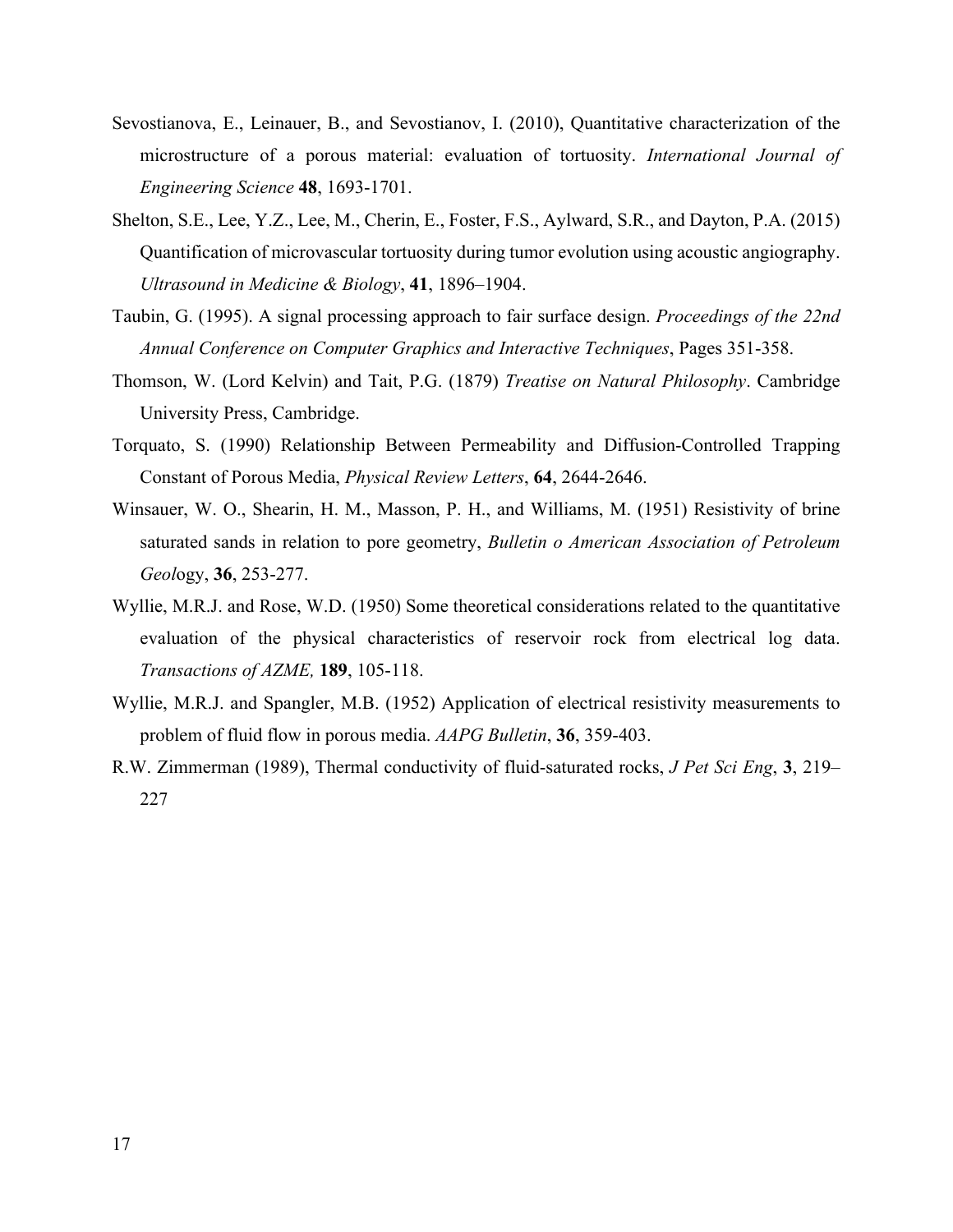## **Figure captions**

Figure 1. Sketch of the two materials of the same morphology having insulating (a) and conductive (b) skeletons and filled with the same electrolyte.

**Figure 2.** Dependence of factor B entering cross-property connection (4.4) on the volume fraction of phase for different values of  $k_{\text{eff}}$  and  $k_1$ .

**Figure 3.** Example of a two phase material with equal volume fraction : a) geometry; b) 3D meshed structure.

**Figure 4.** Effective mass transfer coefficients obtained by direct FEA calculations (symbols) and calculated from effective electric conductivities using cross-property connection (4.4) (lines).  $k_1/k_0 = 2/3$ . Solid line and diamonds:  $D_1/D_0 = 2$ ; dashed line and circles  $D_1/D_0 = 5$ ; dotdashed line and triangles:  $D_1/D_0 = 10$ .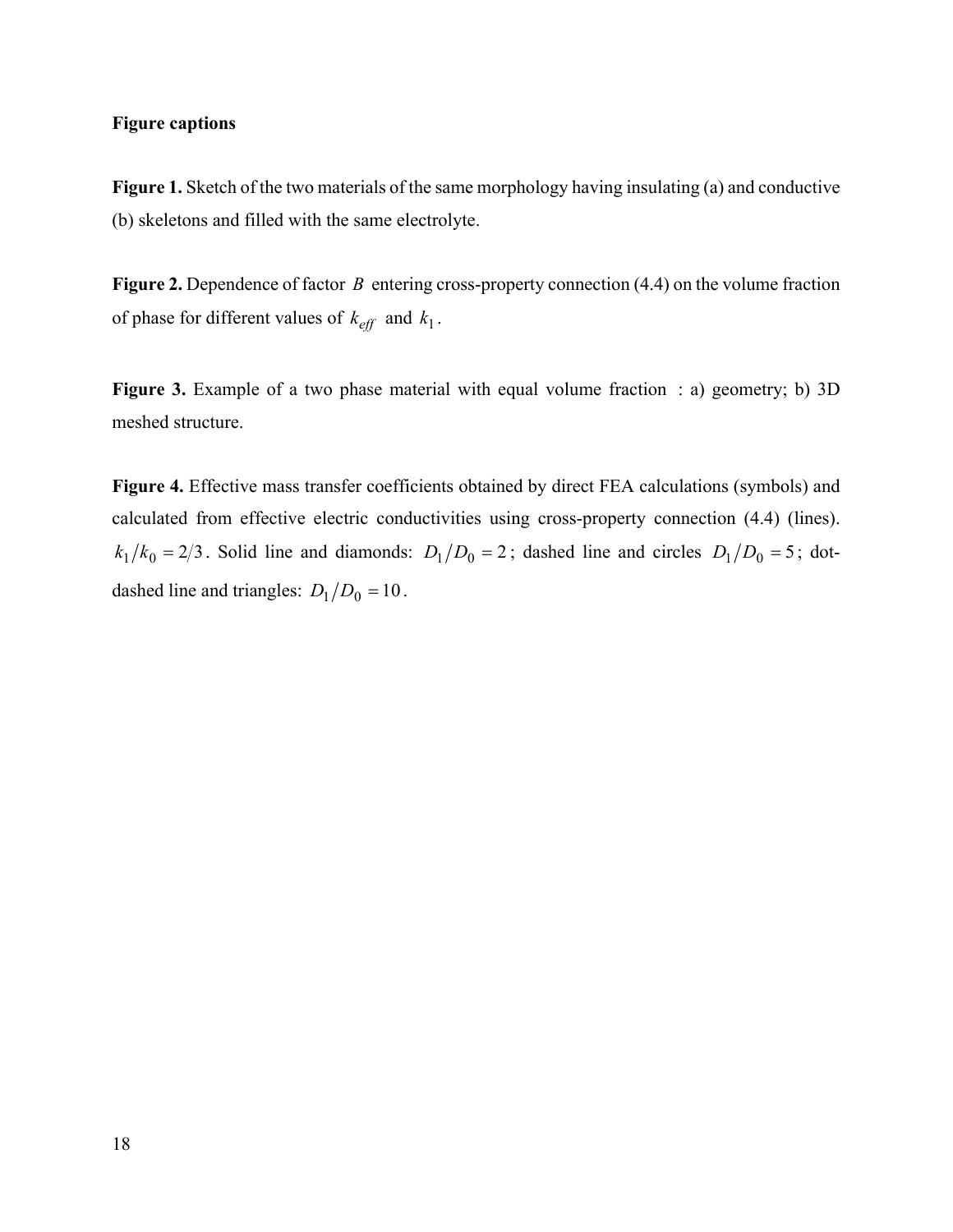## **Appendix.**

**Table A1.** Comparison of  $D_{\text{eff}}/D_0$  calculated directly by FEM (Direct) with ones obtained using cross-property connection (4.4) and calculated data for  $k_{\text{eff}}$  ((4.4)). Error is given in %.  $k_1/k_0 = 2/3$ 

| $\phi$ | $D_1/D_0 = 2$ |       |              | $D_1/D_0 = 5$  |       | $D_1/D_0 = 10$ |               |       |              |
|--------|---------------|-------|--------------|----------------|-------|----------------|---------------|-------|--------------|
|        | <b>Direct</b> | (4.4) | <b>Error</b> | Direct $(4.4)$ |       | <b>Error</b>   | <b>Direct</b> | (4.4) | <b>Error</b> |
| 0.290  | 1.243         | 1.232 | 0.875        | 1.737          | 1.765 | $-1.621$       | 2.296         | 2.499 | $-8.843$     |
| 0.294  | 1.247         | 1.235 | 0.946        | 1.758          | 1.772 | $-0.758$       | 2.315         | 2.498 | $-7.911$     |
| 0.294  | 1.248         | 1.236 | 0.946        | 1.760          | 1.773 | $-0.758$       | 2.324         | 2.501 | $-7.637$     |
| 0.346  | 1.293         | 1.281 | 0.916        | 1.899          | 1.911 | $-0.611$       | 2.420         | 2.708 | $-11.890$    |
| 0.350  | 1.298         | 1.285 | 1.038        | 1.930          | 1.918 | 0.629          | 2.558         | 2.704 | $-5.735$     |
| 0.355  | 1.303         | 1.289 | 1.069        | 1.946          | 1.927 | 0.946          | 2.655         | 2.714 | $-2.226$     |
| 0.389  | 1.335         | 1.319 | 1.220        | 2.079          | 2.018 | 2.897          | 2.844         | 2.853 | $-0.313$     |
| 0.396  | 1.341         | 1.326 | 1.154        | 2.085          | 2.043 | 2.044          | 3.031         | 2.901 | 4.302        |
| 0.416  | 1.361         | 1.344 | 1.250        | 2.172          | 2.099 | 3.372          | 3.157         | 2.991 | 5.264        |
| 0.434  | 1.378         | 1.360 | 1.284        | 2.239          | 2.153 | 3.835          | 3.135         | 3.082 | 1.678        |
| 0.461  | 1.404         | 1.385 | 1.374        | 2.345          | 2.235 | 4.687          | 3.579         | 3.229 | 9.787        |
| 0.463  | 1.407         | 1.387 | 1.428        | 2.362          | 2.239 | 5.212          | 3.658         | 3.228 | 11.757       |
| 0.498  | 1.441         | 1.421 | 1.378        | 2.487          | 2.363 | 4.986          | 3.777         | 3.466 | 8.226        |
| 0.501  | 1.445         | 1.423 | 1.496        | 2.517          | 2.366 | 6.011          | 3.813         | 3.485 | 8.614        |
| 0.506  | 1.450         | 1.428 | 1.537        | 2.533          | 2.379 | 6.098          | 3.973         | 3.470 | 12.666       |
| 0.537  | 1.483         | 1.458 | 1.668        | 2.684          | 2.485 | 7.382          | 4.408         | 3.787 | 14.080       |
| 0.541  | 1.484         | 1.462 | 1.521        | 2.695          | 2.491 | 7.574          | 4.418         | 3.745 | 15.244       |
| 0.566  | 1.513         | 1.486 | 1.777        | 2.822          | 2.586 | 8.348          | 4.622         | 3.882 | 16.007       |
| 0.584  | 1.532         | 1.505 | 1.772        | 2.902          | 2.661 | 8.292          | 4.990         | 4.243 | 14.972       |
| 0.604  | 1.553         | 1.525 | 1.800        | 2.991          | 2.741 | 8.354          | 5.064         | 4.320 | 14.701       |
| 0.611  | 1.560         | 1.533 | 1.733        | 3.014          | 2.776 | 7.904          | 5.127         | 4.592 | 10.431       |
| 0.645  | 1.596         | 1.568 | 1.758        | 3.171          | 2.919 | 7.942          | 5.467         | 4.609 | 15.691       |
| 0.650  | 1.601         | 1.573 | 1.768        | 3.197          | 2.941 | 8.001          | 5.507         | 4.799 | 12.865       |
| 0.654  | 1.607         | 1.577 | 1.862        | 3.237          | 2.955 | 8.710          | 5.672         | 4.884 | 13.891       |
| 0.706  | 1.662         | 1.635 | 1.617        | 3.455          | 3.225 | 6.652          | 6.246         | 5.364 | 14.134       |
| 0.706  | 1.662         | 1.635 | 1.617        | 3.455          | 3.225 | 6.652          | 6.256         | 5.394 | 13.779       |
| 0.710  | 1.666         | 1.639 | 1.664        | 3.485          | 3.240 | 7.031          | 6.267         | 5.378 | 14.181       |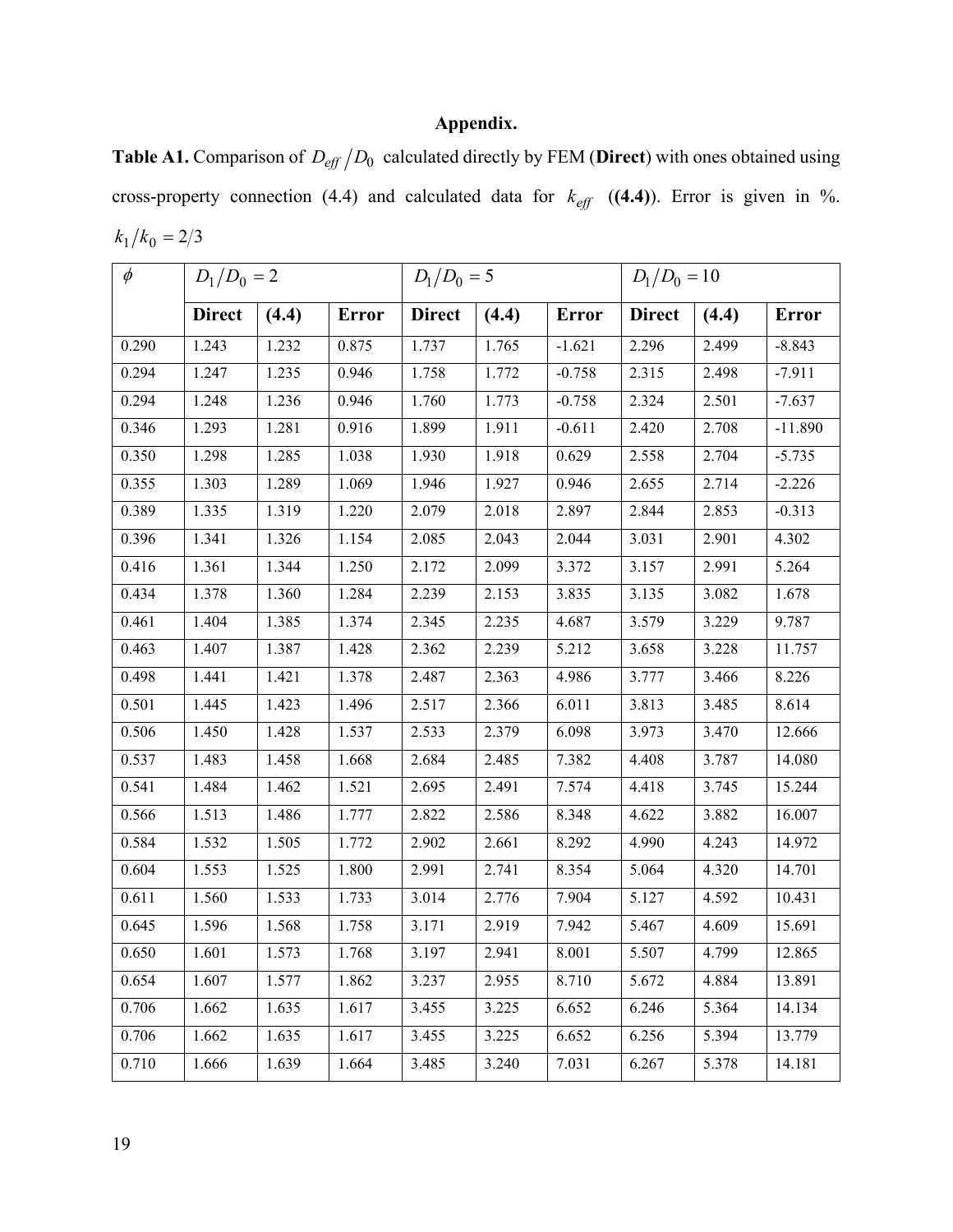





Electrolyte inside the pores (phase "0")



Conductive Skeleton (phase "A")



Non-conductive skeleton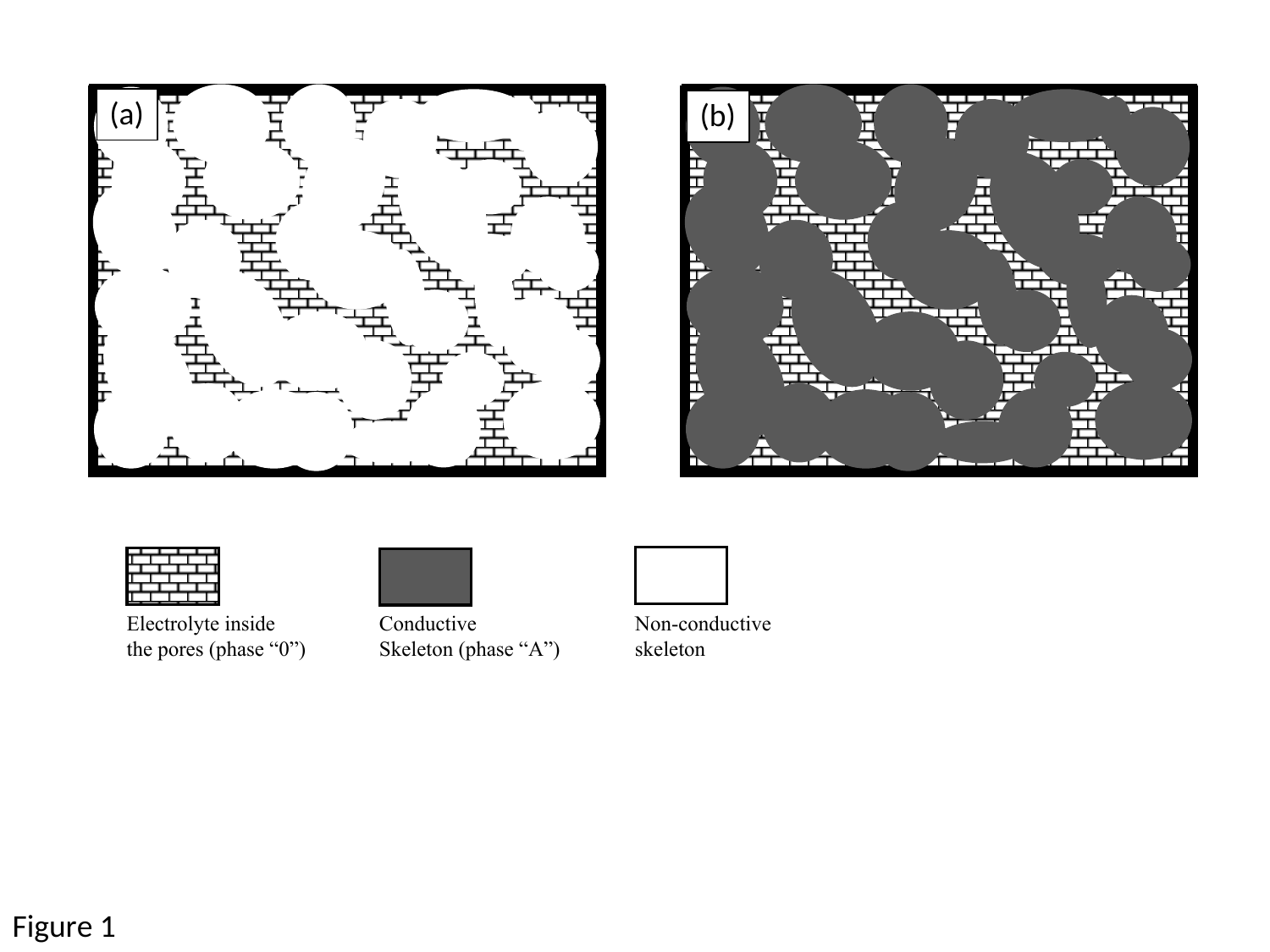

Figure 2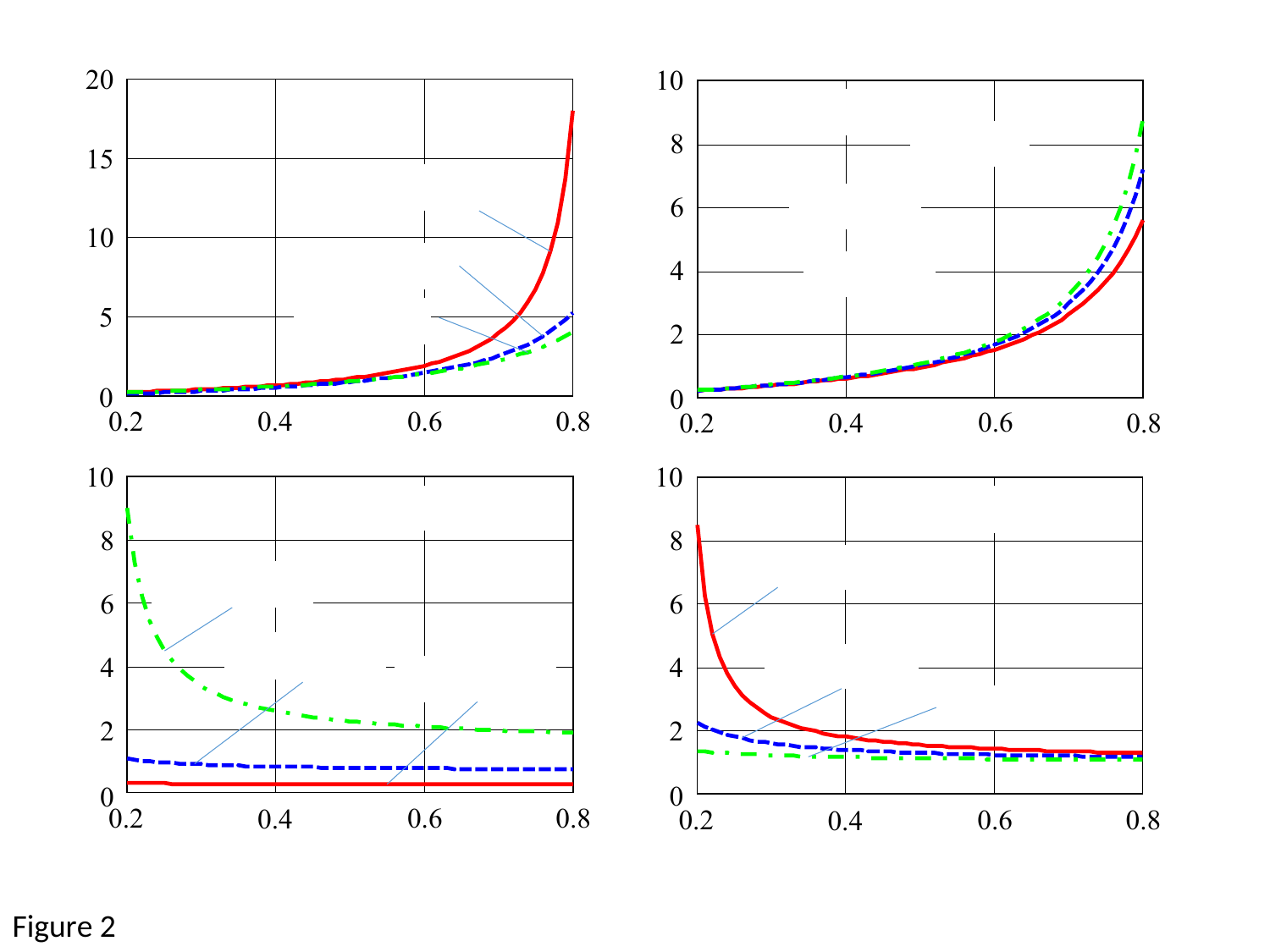